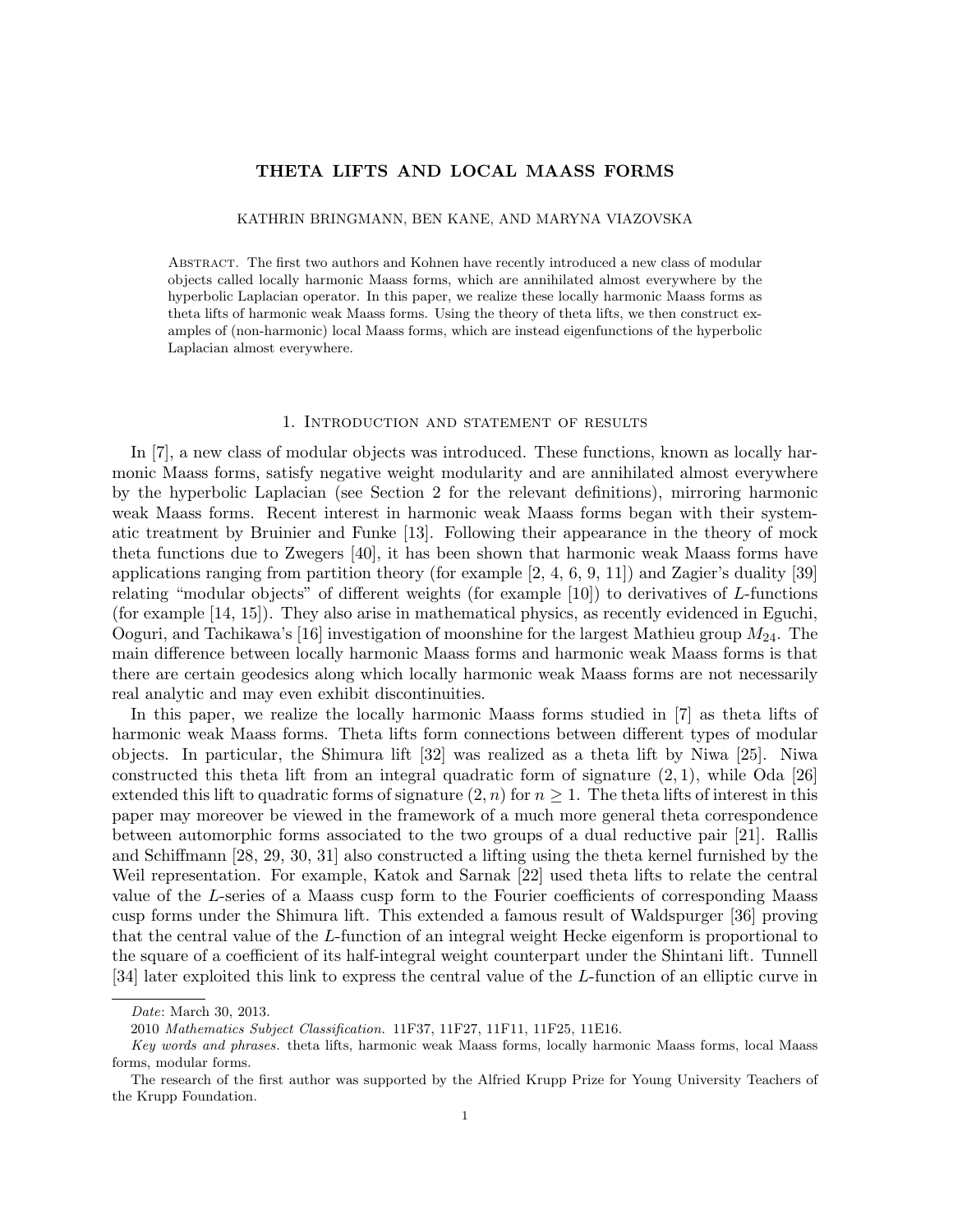terms of the coefficients of a theta function associated to a ternary quadratic form. Tunnell's Theorem gives a solution to the ancient congruent number problem (conditional on the Birch and Swinnerton-Dyer conjecture).

While these classical lifts were restricted to cusp forms, the regularization of Harvey–Moore [19] and Borcherds [3] allows one to extend their definitions to previously divergent theta integrals. These extended theta lifts have more recently appeared in a variety of applications including generalized Kac–Moody algebras [18] and the arithmetic of Shimura varieties [15]. Following Bruinier's [12] application of Borcherds lifts to harmonic weak Maass forms, Bruinier and Funke [13] extended theta lifts to harmonic weak Maass forms. Due to the theory built around theta lifts, one may naturally extend the definition of locally harmonic Maass forms to include local Maass forms, i.e., functions with the above properties of locally harmonic Maass forms except that instead of being annihilated by the hyperbolic Laplacian, they are eigenfunctions. The locally harmonic Maass forms investigated in [7] have a natural connection to the Shimura [32] and Shintani [33] lifts, which we next describe.

For  $k \in 2\mathbb{N}$  and a discriminant  $D > 0$ , Zagier [37] defined the functions

(1.1) 
$$
f_{k,D}(z) := \frac{D^{k-\frac{1}{2}}}{\binom{2k-2}{k-1}\pi} \sum_{Q \in \mathcal{Q}_D} Q(z,1)^{-k},
$$

where  $\mathcal{Q}_D$  denotes the set of integral binary quadratic forms of discriminant  $D \in \mathbb{Z}$  and for  $Q = [a, b, c] \in \mathcal{Q}_D$  we have  $Q(z, 1) = az^2 + bz + c$ . Zagier showed that  $f_{k,D} \in S_{2k}$ , the space of weight 2k cusp forms for  $SL_2(\mathbb{Z})$  and it was later noticed that the  $f_{k,D}$  could be naturally realized as (linear combinations of) hyperbolic Poincaré series defined by Petersson [27]. The functions  $f_{k,D}$  reappeared in the (holomorphic) kernel function for the Shimura and Shintani lifts

$$
\Omega(z,\tau) := \sum_{0
$$

between  $S_{2k}$  and  $S_{k+\frac{1}{2}}^+$  (Kohnen's plus space of weight  $k+\frac{1}{2}$  modular forms), which was defined by Kohnen and Zagier [24]. For  $g \in S^+_{k+\frac{1}{2}}$ , the Petersson inner product  $\langle g, \Omega(-\overline{z}, \cdot) \rangle$  equals  $(1)^{k/2}2^{2-3k}$  times the Shimura lift of g. Kohnen and Zagier used  $\Omega$  to explicitly compute the constant of proportionality in Waldspurger's result, in turn proving nonnegativity of the central L-values of Hecke eigenforms.

As indicated above, the functions  $f_{k,D}$  may be interpreted in terms of theta lifts. To describe this, we define Shintani's [33] non-holomorphic kernel function. Throughout we write  $\tau =$  $u + iv \in \mathbb{H}, z = x + iy \in \mathbb{H}, \text{ and denote, for } Q = [a, b, c] \in \mathcal{Q}_D,$ 

$$
Q_z := \frac{1}{y} \left( a|z|^2 + bx + c \right).
$$

Using this notation, Shintani's theta function projected into Kohnen's plus space equals

(1.2) 
$$
\Theta(z,\tau) := y^{-2k} v^{\frac{1}{2}} \sum_{D \in \mathbb{Z}} \sum_{Q \in \mathcal{Q}_D} Q(z,1)^k e^{-4\pi Q_z^2 v} e^{2\pi i D\tau}.
$$

The function  $\Theta(-\overline{z}, \tau)$  transforms like a modular form of weight  $k + \frac{1}{2}$  $\frac{1}{2}$  in  $\tau$  and weight 2k in z (see Proposition 3.2 (1)). Integrating the Dth weight  $k+\frac{1}{2}$  $\frac{1}{2}$  (holomorphic) Poincaré series against  $\Theta$  yields  $f_{k,D}$ .

One can use Borcherds's [3] regularized version  $\langle f, g \rangle^{\text{reg}}$  of the Petersson inner product (see Section 2 for a definition) to extend the utility of the Shimura lift (realized as Niwa's [25] theta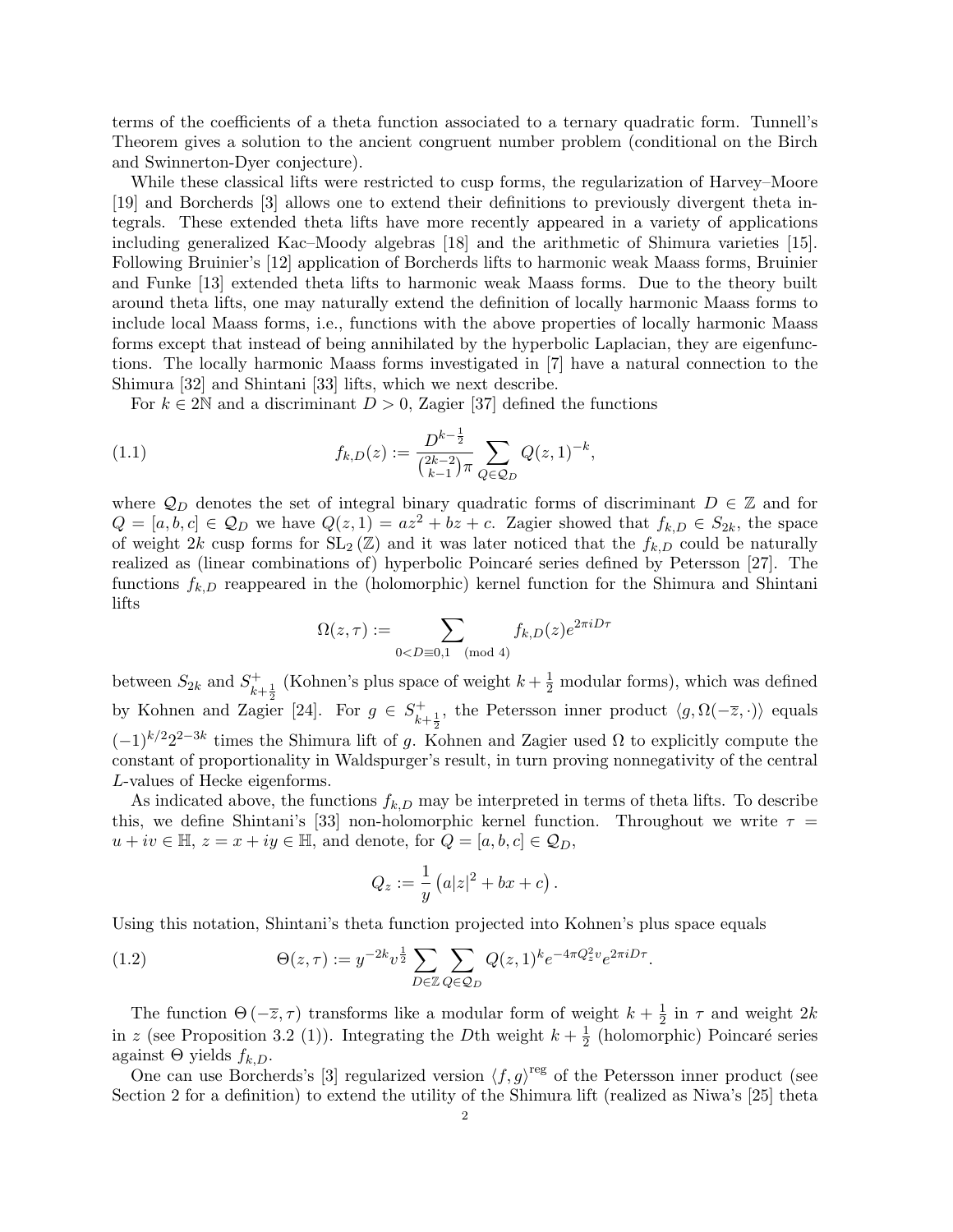lift) to weak Maass forms. To be more precise, for a weight  $k + \frac{1}{2}$  weak Maass form H with eigenvalue

$$
\lambda_s := \left(s - \frac{k}{2} - \frac{1}{4}\right) \left(1 - s - \frac{k}{2} - \frac{1}{4}\right)
$$

under the hyperbolic Laplacian  $\Delta_{k+\frac{1}{2}}$ , we define the theta lift

$$
\Phi_k(H)(z) := \langle H, \Theta(z, \cdot) \rangle^{\text{reg}}.
$$

By choosing an appropriate input, this lift leads to the natural generalization

(1.3) 
$$
f_{k,s,D}(z) := \sum_{Q \in \mathcal{Q}_D} Q(z,1)^{-k} \varphi_s \left( \frac{Dy^2}{|Q(z,1)|^2} \right)
$$

of  $f_{k,D}$ . Here, for  $0 < w \leq 1$  and  $\text{Re}(s) \geq \frac{k}{2} + \frac{1}{4}$  $\frac{1}{4}$ , using the usual  ${}_2F_1$  notation for Gauss's hypergeometric function, we define

$$
\varphi_s(w) := \frac{\Gamma\left(s + \frac{k}{2} - \frac{1}{4}\right)D^{\frac{k}{2} + \frac{1}{4}}}{6\Gamma(2s)\left(4\pi\right)^{\frac{k}{2} - \frac{1}{4}}}w^{s - \frac{k}{2} - \frac{1}{4}}{}_2F_1\left(s + \frac{k}{2} - \frac{1}{4}, s - \frac{k}{2} - \frac{1}{4}; 2s; w\right),
$$

which is easily seen to be a constant when  $s = \frac{k}{2} + \frac{1}{4}$  $\frac{1}{4}$ . Note that for  $\text{Re}(s) > \frac{k}{2} + \frac{1}{4}$  $\frac{1}{4}$ , the Euler integral representation of the  $_2F_1$  (see (4.3)) yields

$$
\varphi_s(w) = \frac{\Gamma\left(s + \frac{k}{2} - \frac{1}{4}\right)D^{\frac{k}{2} + \frac{1}{4}}w^{s - \frac{k}{2} - \frac{1}{4}}}{6\Gamma\left(s + \frac{k}{2} + \frac{1}{4}\right)\Gamma\left(s - \frac{k}{2} - \frac{1}{4}\right)(4\pi)^{\frac{k}{2} - \frac{1}{4}}}\int_0^1 (1-t)^{s + \frac{k}{2} - \frac{3}{4}}t^{s - \frac{k}{2} - \frac{5}{4}}(1-wt)^{-s - \frac{k}{2} + \frac{1}{4}}dt.
$$

In order to obtain the functions  $f_{k,s,D}$ , we apply the theta lift  $\Phi_k$  to the Dth Poincaré series  $P_{k+\frac{1}{2},s,D}$  (see (2.12)) of weight  $k+\frac{1}{2}$  with eigenvalue  $\lambda_s$  under  $\Delta_{k+\frac{1}{2}}$  in Kohnen's plus space. In the special case that  $s = \frac{k}{2} + \frac{1}{4}$  $\frac{1}{4}$ , this Poincaré series is precisely the classical cuspidal Poincaré series and  $f_{k, \frac{k}{2} + \frac{1}{4}, D}$  is essentially  $f_{k,D}$  because  $\varphi_{\frac{k}{2} + \frac{1}{4}}$  is a constant.

We next show that in general the functions  $f_{k,s,D}$  are local Maass forms with exceptional set given by the closed geodesics

(1.4) 
$$
E_D := \left\{ z = x + iy \in \mathbb{H} : \exists a, b, c \in \mathbb{Z}, \ b^2 - 4ac = D, \ a |z|^2 + bx + c = 0 \right\}.
$$

**Theorem 1.1.** Suppose that  $s \in \mathbb{C}$  satisfies  $Re(s) \geq \frac{k}{2} + \frac{1}{4}$  $\frac{1}{4}$  and  $D > 0$  is a discriminant. Then the following hold.

(1) The function  $f_{k,s,D}$  is a local Maass form of weight 2k and eigenvalue  $4\lambda_s$  under  $\Delta_{2k}$ with exceptional set  $E_D$ . Moreover,

(1.5) 
$$
f_{k,\frac{k}{2}+\frac{1}{4},D} = \frac{2^{2k-3}}{3(2k-1)} \left(4\pi D\right)^{\frac{3}{4}-\frac{k}{2}} f_{k,D},
$$

which is a cusp form.

(2) The theta lift  $\Phi_k$  maps weight  $k+\frac{1}{2}$  $\frac{1}{2}$  weak Maass forms with eigenvalue  $\lambda_s$  under  $\Delta_{k+\frac{1}{2}}$ to weight 2k local Maass forms with eigenvalue  $4\lambda_s$  under  $\Delta_{2k}$ . In particular, the image of the Dth Poincaré series under the theta lift  $\Phi_k$  equals

$$
\Phi_k\left(P_{k+\frac{1}{2},s,D}\right) = f_{k,s,D}.
$$

Remark. The function  $f_{k,s,D}$  is continuous for every  $s \in \mathbb{C}$  with  $\text{Re}(s) \geq \frac{k}{2} + \frac{1}{4}$  $\frac{1}{4}$ , but whenever  $\lambda_s \neq 0$  there exist points along  $E_D$  at which  $f_{k,s,D}$  is not differentiable (for example, if  $\tau \in S_Q$ for precisely two  $Q \in \mathcal{Q}_D$ . In particular, one should note the surprising fact that while the functions are not differentiable for  $\lambda_s \neq 0$ , the case  $\lambda_s = 0$  yields a (holomorphic) cusp form by  $(1.5).$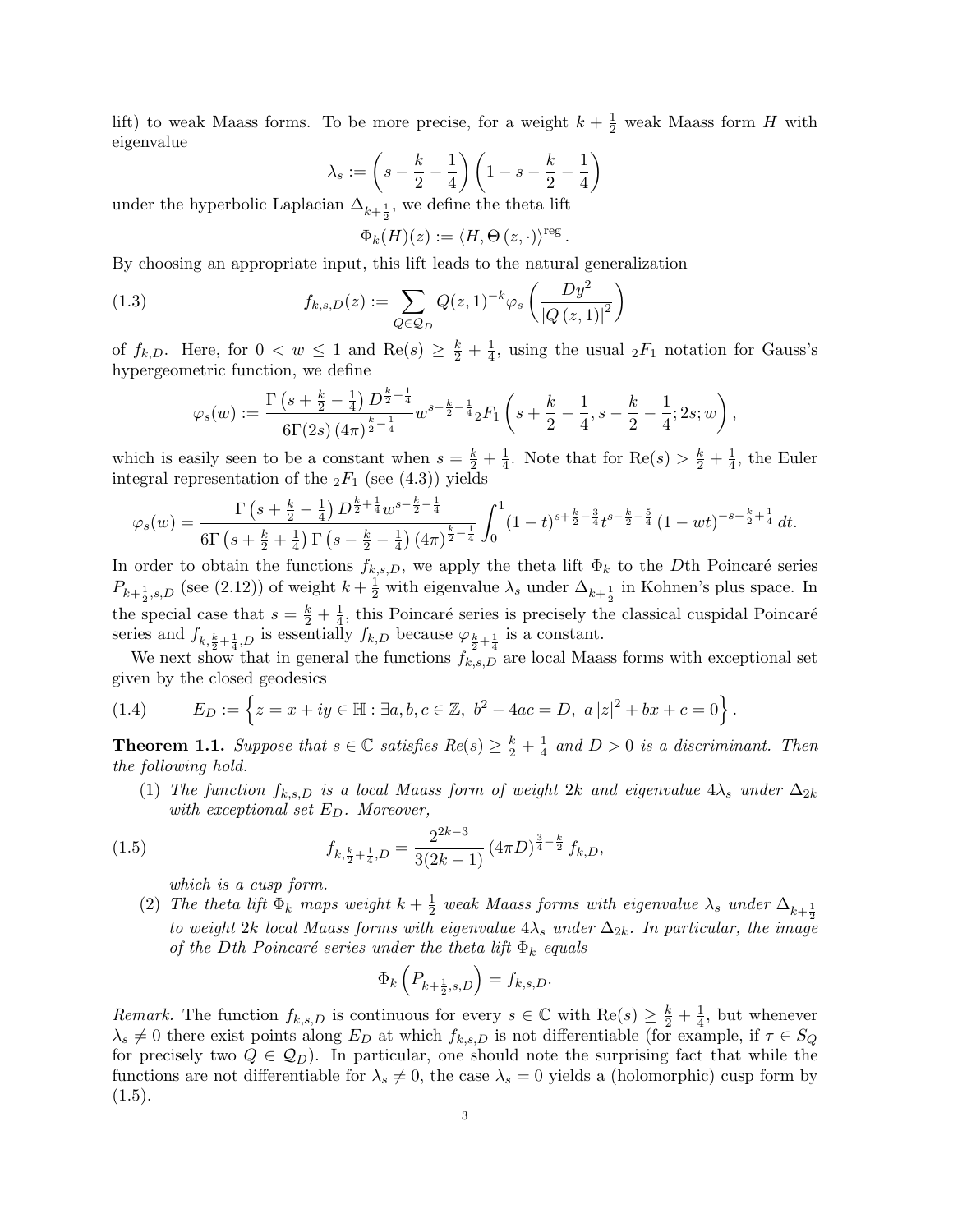We now investigate the general properties of the theta lift. Let  $T_p$  and  $T_p^2$  denote the Hecke operators of integral and half-integral weight, respectively (see  $(2.3)$  and  $(2.4)$ ). We next show that the theta lift commutes with the Hecke operators.

#### Theorem 1.2.

(1) For every weight  $k+\frac{1}{2}$  $\frac{1}{2}$  weak Maass form H with eigenvalue  $\lambda_s$  with  $Re(s) \geq \frac{k}{2} + \frac{1}{4}$ 4

$$
\Phi_k(H)\Big|_{2k}T_p = \Phi_k\left(H\Big|_{k+\frac{1}{2}}T_{p^2}\right).
$$

(2) If  $Re(s) \geq \frac{k}{2} + \frac{1}{4}$  $rac{1}{4}$  and  $s \neq \frac{k}{2} + \frac{1}{4}$  $\frac{1}{4}$ , then the lift  $\Phi_k$  is injective on the space of weak Maass forms with eigenvalue  $\lambda_s$  under  $\Delta_{k+\frac{1}{2}}$ .

.

We next describe a theta lift which parallels the construction of Shintani [33] and Niwa [25] in negative weight. Define the following theta function

(1.6) 
$$
\Theta^*(z,\tau) := v^k \sum_{D \in \mathbb{Z}} \sum_{Q \in \mathcal{Q}_D} Q_z Q(z,1)^{k-1} e^{-\frac{4\pi |Q(z,1)|^2 v}{y^2}} e^{-2\pi i D\tau}
$$

The function  $\Theta^*$  transforms like a modular form of weight  $\frac{3}{2} - k$  in  $\tau$  and weight  $2 - 2k$  in z (see Proposition 3.2 (2)). Similar to the positive weight case, for a weak Maass form  $H$  of weight  $\frac{3}{2} - k$ , we define the theta lift by

$$
\Phi^*_{1-k}(H)(z):=\left\langle H,\Theta^*\left(-\bar{z},\cdot\right)\right\rangle^{\text{reg}}.
$$

Since the space of weak Maass forms is spanned by the Poincaré series  $P_{\frac{3}{2} - k,s,D}$  (defined in (2.12)) [17], it suffices to consider their image under the theta lifting. This leads to the definition

(1.7) 
$$
\mathcal{F}_{1-k,s,D}(z) := \sum_{Q \in \mathcal{Q}_D} \text{sgn}(Q_z) Q(z,1)^{k-1} \varphi_s^* \left( \frac{D y^2}{|Q(z,1)|^2} \right),
$$

where, for  $0 < w \le 1$  and  $s \in \mathbb{C}$  with  $\text{Re}(s) \ge \frac{k}{2} - \frac{3}{4}$  $\frac{3}{4}$ , we define

$$
\varphi_s^*(w) := \frac{\Gamma\left(s + \frac{k}{2} - \frac{1}{4}\right)(4\pi D)^{\frac{3}{4} - \frac{k}{2}}}{12\sqrt{\pi}\Gamma(2s)} w^{\frac{k}{2} - \frac{3}{4} + s} {}_2F_1\left(s - \frac{k}{2} + \frac{1}{4}, s + \frac{k}{2} - \frac{3}{4}; 2s; w\right).
$$

The Euler integral representation (4.3) again implies that

$$
\varphi_s^*(w) = \frac{\Gamma\left(s + \frac{k}{2} - \frac{1}{4}\right)(4\pi D)^{\frac{3}{4} - \frac{k}{2}}}{12\sqrt{\pi}\Gamma\left(s + \frac{k}{2} - \frac{3}{4}\right)\Gamma\left(s - \frac{k}{2} + \frac{3}{4}\right)}w^{\frac{k}{2} - \frac{3}{4} + s}\int_0^1 t^{s + \frac{k}{2} - \frac{7}{4}}(1 - t)^{s - \frac{k}{2} - \frac{1}{4}}(1 - wt)^{-s + \frac{k}{2} - \frac{1}{4}}dt.
$$

In the special case that  $s = \frac{k}{2} + \frac{1}{4}$  $\frac{1}{4}$ , a change of variables yields the locally harmonic Maass form

$$
\mathcal{F}_{1-k,D}(z) := \frac{1}{12\psi(1)} \left(4\pi D\right)^{\frac{3}{4}-\frac{k}{2}} \sum_{Q \in \mathcal{Q}_D} \text{sgn}\left(Q_z\right) Q\left(z,1\right)^{k-1} \psi\left(\frac{Dy^2}{\left|Q\left(z,1\right)\right|^2}\right),
$$

investigated in [7]. Here

$$
\psi(v) := \frac{1}{2}\beta\left(v;k-\frac{1}{2},\frac{1}{2}\right)
$$

is a special value of the incomplete  $\beta$ -function, which is defined for  $r, s \in \mathbb{C}$  satisfying Re $(r)$ ,  $\text{Re}(s) > 0$  by  $\beta(v; s, r) := \int_0^{\overline{v}} u^{s-1} (1-u)^{r-1} du$ . In [7], the first two authors and Kohnen introduced the functions  $\mathcal{F}_{1-k,D}$  and showed that they transform like weight 2 − 2k modular forms and are locally harmonic in every neighborhood of  $\mathbb{H}$  which does not intersect  $E_D$ . More generally, the functions  $\mathcal{F}_{1-k,s,D}$  are local Maass forms with exceptional set  $E_D$ , along which  $sgn(Q_z) = 0$  causes discontinuities.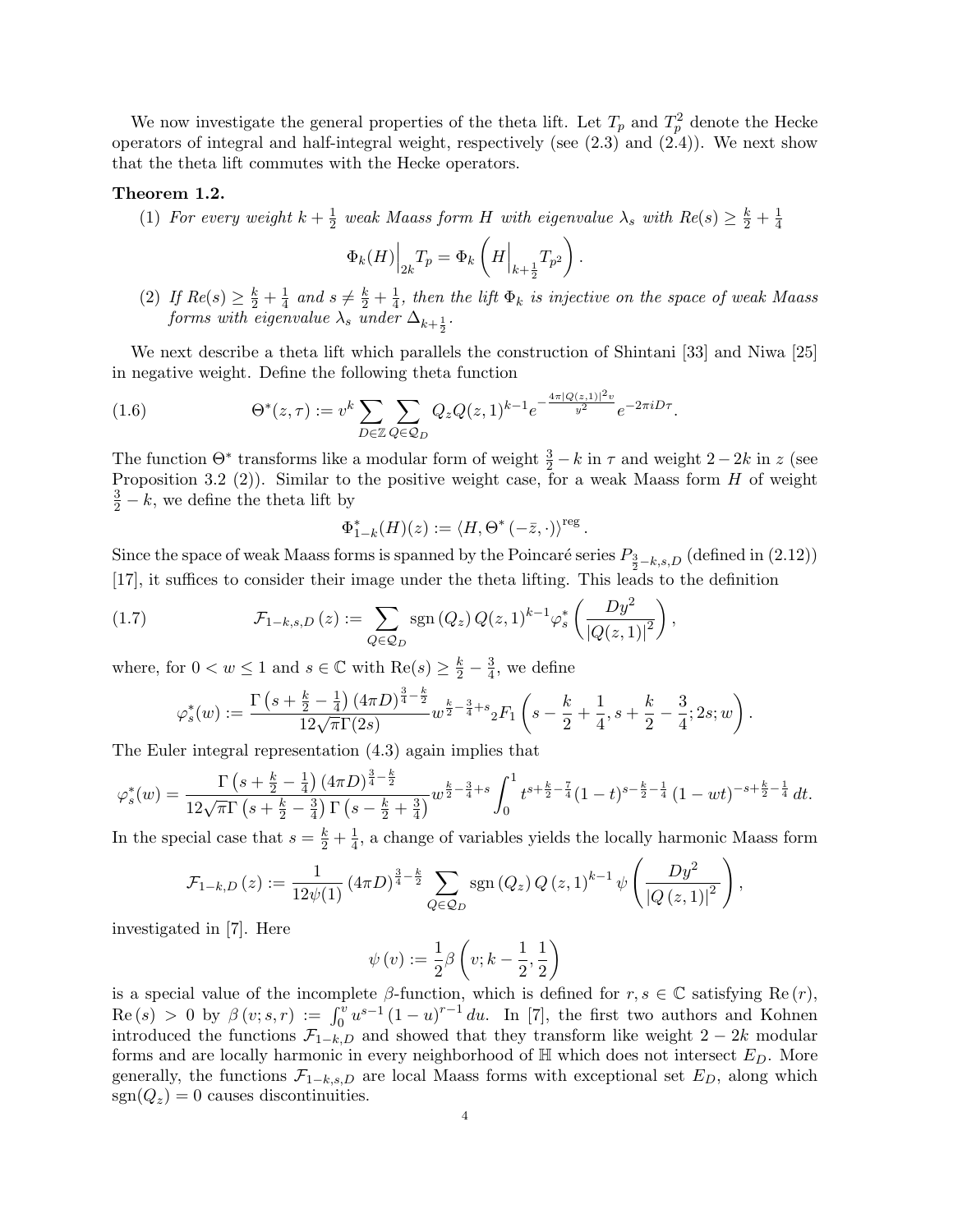**Theorem 1.3.** Suppose that k is even,  $D > 0$  is a discriminant, and  $s \in \mathbb{C}$  satisfies  $Re(s) \geq$  $\frac{k}{2} - \frac{3}{4}$  $\frac{3}{4}$ . Then the following hold.

- (1) The function  $\mathcal{F}_{1-k,s,D}$  is a local Maass form of weight  $2-2k$  with eigenvalue  $4\lambda_s$  under  $\Delta_{2-2k}$  and exceptional set  $E_D$ .
- (2) The theta lift  $\Phi_{1-k}^*$  maps weight  $\frac{3}{2} k$  weak Maass forms with eigenvalue  $\lambda_s$  under  $\Delta_{\frac{3}{2} k}$ to weight 2 − 2k local Maass forms with eigenvalue  $4\lambda_s$  under  $\Delta_{2-2k}$ . In particular, the image of  $P_{\frac{3}{2}-k,s,D}$  under the theta lift is

(1.8) 
$$
\Phi_{1-k}^* \left( P_{\frac{3}{2} - k, s, D} \right) = \mathcal{F}_{1-k, s, D}.
$$

Remarks.

- (1) The functions  $\mathcal{F}_{1-k,s,D}$  are never continuous. That is to say, for every s and D satisfying the conditions of Theorem 1.3, there exist points along  $E_D$  for which  $\mathcal{F}_{1-k,s,D}$  exhibits discontinuities. For example, one can easily show that these occur at points where  $\tau \in S_Q$ for precisely two  $Q \in \mathcal{Q}_D$ .
- (2) Although  $\mathcal{F}_{1-k,D}$  is never continuous, one may add a piecewise polynomial function to obtain a real analytic function. The polynomial in question is related to the period polynomial of  $f_{k,D}$  and was thoroughly investigated in [7].
- (3) In the omitted case  $k = 1$  and  $\lambda_s = 0$ , Hövel [20] has constructed locally harmonic Maass forms via a theta lift. The relationship with the Shimura and Shintani lifts as well as its geometric interpretation were further investigated there.
- (4) The regularized theta lifts considered here should also have a geometric interpretation. One expects that their images represent cohomology classes of geodesic cycles as currents.

We again turn to the general properties of this theta lift. In particular, it also commutes with the Hecke operators.

**Theorem 1.4.** Suppose that  $s \in \mathbb{C}$  satisfies  $Re(s) \geq \frac{k}{2} - \frac{3}{4}$  $\frac{3}{4}$ . The following hold.

(1) For every weak Maass form H of weight  $\frac{3}{2} - k$  in Kohnen's plus space with eigenvalue  $\lambda_s$  under  $\Delta_{\frac{3}{2}-k}$ , one has

(1.9) 
$$
\Phi_{1-k}^*(H)\Big|_{2-2k}T_p = \Phi_{1-k}^*\left(H\Big|_{\frac{3}{2}-k}T_{p^2}\right).
$$

(2) The lift  $\Phi_{1-k}^*$  is injective on the space of weak Maass forms with eigenvalue  $\lambda_s$  under  $\Delta_{\frac{3}{2}-k}.$ 

Remark. In [7], it was shown that the functions  $\mathcal{F}_{1-k,D}$  satisfy relations under the Hecke operators which seemed to imply a natural connection to weight  $\frac{3}{2} - k$  objects. This is explained by the relation (1.9) between integral and half-integral weight Hecke operators.

The images  $\mathcal{F}_{1-k,s,D}$  and  $f_{k,s,D}$  under the two theta lifts considered in this paper are related through the antiholomorphic differential operator  $\xi_{\kappa} := 2iy^{\kappa} \frac{\partial}{\partial \bar{z}}$ .

**Theorem 1.5.** Suppose that  $k > 0$  is an even integer, D is a positive discriminant, and  $s \in \mathbb{C}$ satisfies  $Re(s) \geq \frac{k}{2} + \frac{1}{4}$  $\frac{1}{4}$ .

(1) For every  $z \notin E_D$ , we have that

(1.10) 
$$
\xi_{2-2k}(\mathcal{F}_{1-k,s,D}(z)) = 2\left(\overline{s} - \frac{3}{4} + \frac{k}{2}\right) f_{k,\overline{s},D}(z).
$$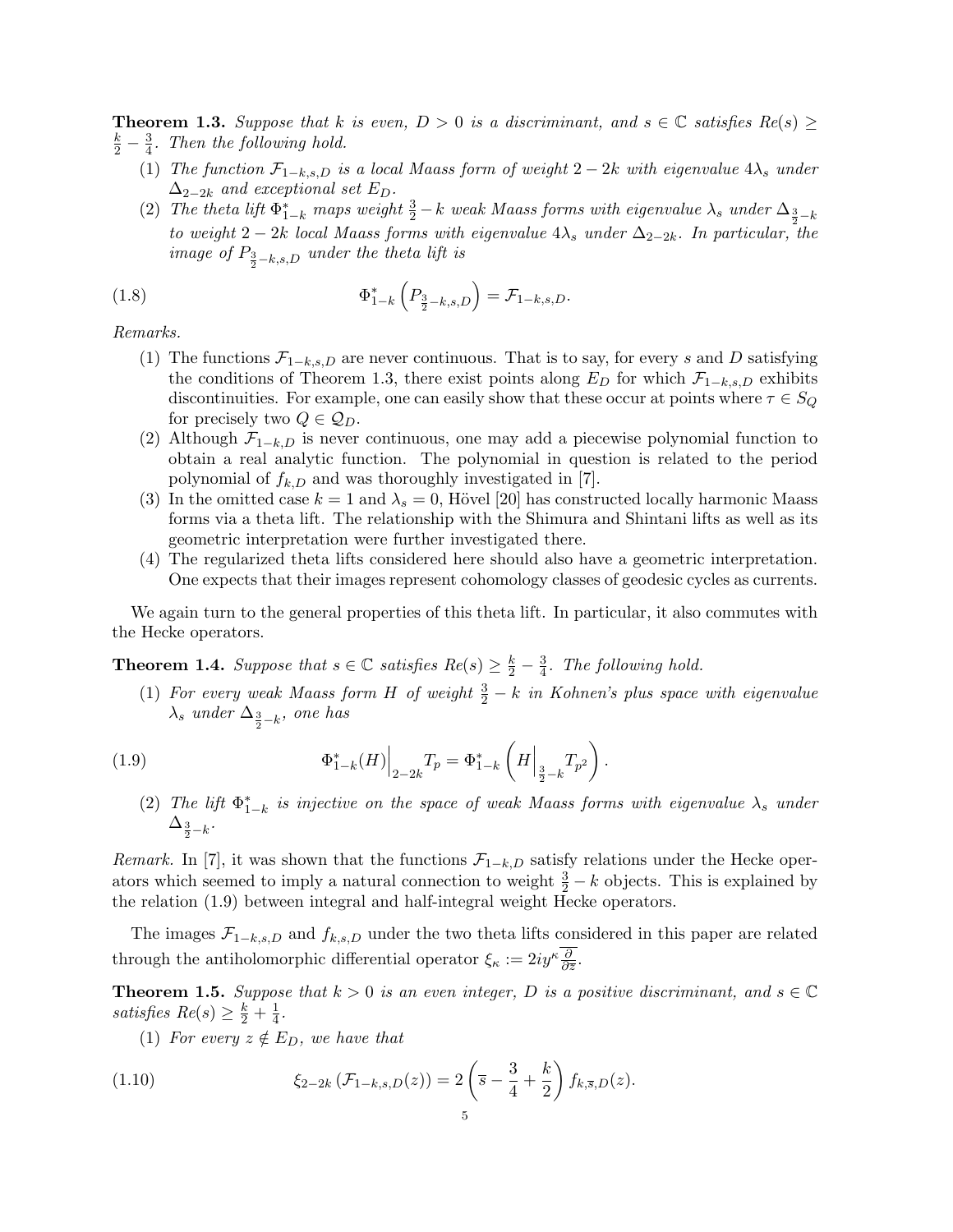(2) For  $z \notin E_D$ , we have that

(1.11) 
$$
\xi_{2k}(f_{k,s,D}(z)) = 2\left(\overline{s} - \frac{k}{2} - \frac{1}{4}\right) \mathcal{F}_{1-k,\overline{s},D}(z).
$$

Theorem 1.5 states that for  $s \geq \frac{k}{2} + \frac{1}{4}$  $\frac{1}{4}$  the following commutative diagram holds:



Denote the dth Shimura [32] lift by  $\mathscr{S}_d$  and  $P_{\kappa,D} := P_{\kappa,\frac{k}{2} + \frac{1}{4},D}$ . In the special case that  $s = \frac{k}{2} + \frac{1}{4}$ 4 (see Corollary 9 of [24] for the constant multiple of  $\mathscr{S}_1$ ), the diagram becomes the following:



Remarks.

- $(1)$  The above diagram extends work of Bruinier and Funke  $[13]$  and Hövel  $[20]$  in the case of  $O(2, 1)$  to higher weight.
- (2) By applying  $(6.1)$  (used to obtain  $(1.10)$ ) to s-derivatives of weak Maass forms, one could also obtain links between modular objects known as sesquiharmonic forms [5]. These functions map to weakly holomorphic modular forms under the hyperbolic Laplacian.

The paper is organized as follows. In Section 2, we recall the theory of weak Maass forms and give a formal definition of local Maass forms. Section 2.1 is devoted to the properties of the regularized inner product. The modularity properties of the theta functions are described in Section 3, where we derive a number of interrelations between the theta functions through differential operators. The image of  $\Phi_k$  (Theorem 1.1 (2)) is determined in Section 4, while Section 5 is devoted to the image of  $\Phi_{1-k}^*$  (Theorem 1.3 (2)) and the injectivity of the lift (Theorem 1.4 (2)). In Section 6, Theorem 1.5 is established and the relationship between  $f_{k,s,D}$ and  $\mathcal{F}_{1-k,s,D}$  is then used to conclude Theorems 1.1 (1) and 1.3 (1). Finally, Section 7 concludes the paper with a discussion of the Hecke operators and the injectivity of  $\Phi_k$  (Theorems 1.2 and  $1.4(1)$ .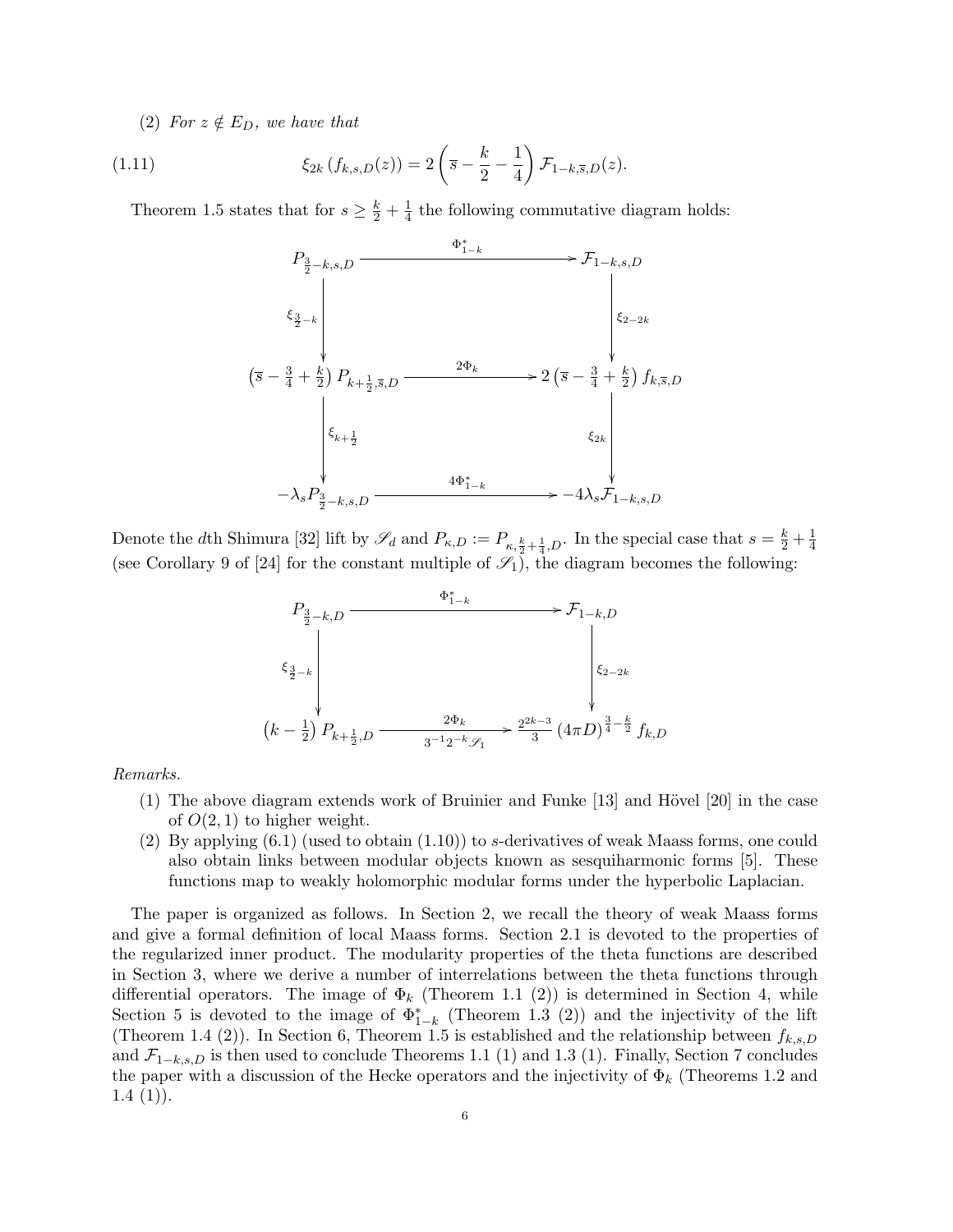#### Acknowledgements

The authors thank Jan Bruinier for suggesting to investigate the connection between  $\mathcal{F}_{1-k,D}$ and theta lifts and for fruitful discussion. The authors also thank Jens Funke for helpful comments which aided the exposition.

## 2. Basic facts on weak and local Maass forms

In this section, we recall the basic definitions necessary to describe the modular objects and the theta lifts used in this paper. We first define the regularized inner product used in the definitions of Φ and Φ<sup>∗</sup> . In order to understand the relationship between lifts in different spaces, we then define the Hecke operators, which act formally on any translation invariant function. We then recall Kohnen's plus space and weak Maass forms, to which we apply our theta lifts. The next subsection is devoted to constructing Poincaré series which span these spaces of weak Maass forms. Following this, we give the definition of local Maass forms, which are the focus of this paper.

Thoughout this section,  $\kappa \in \frac{1}{2}$  $\frac{1}{2}\mathbb{Z}$  and we set  $\Gamma := SL_2(\mathbb{Z})$  whenever  $\kappa \in \mathbb{Z}$ , while  $\Gamma := \Gamma_0(4)$  if  $\kappa \in \frac{1}{2}$  $\frac{1}{2}\mathbb{Z}\setminus\mathbb{Z}.$ 

2.1. Regularized inner products and Hecke operators. For  $T > 0$ , denote the truncated fundamental domain for  $SL_2(\mathbb{Z})$  by

(2.1) 
$$
\mathcal{F}_T := \left\{ \tau \in \mathbb{H} : |u| \leq \frac{1}{2}, |\tau| \geq 1, v \leq T \right\}.
$$

For a finite index subgroup  $\Gamma \subseteq SL_2(\mathbb{Z})$ , we choose a set of representatives of  $\Gamma \backslash SL_2(\mathbb{Z})$  and further define

$$
\mathcal{F}_T(\Gamma) := \bigcup_{\gamma \in \Gamma \backslash \operatorname{SL}_2(\mathbb{Z})} \gamma \mathcal{F}_T.
$$

In particular, we set  $\mathcal{F}_T(4) := \mathcal{F}_T(\Gamma_0(4))$ . For two functions G and H satisfying weight  $\kappa$ modularity for the group Γ, we define, whenever the limit exists, the regularized inner product

$$
\langle G, H \rangle^{\text{reg}} := \frac{1}{[\text{SL}_2(\mathbb{Z}) : \Gamma]} \lim_{T \to \infty} \int_{\mathcal{F}_T(\Gamma)} G(\tau) \overline{H(\tau)} v^{\kappa} \frac{du dv}{v^2}.
$$

Although  $\mathcal{F}_T$  depends on a set of representatives of  $\Gamma \backslash \operatorname{SL}_2(\mathbb{Z})$ , the inner product  $\langle G, H \rangle^{\text{reg}}$  is independent of this choice. We often evaluate the inner product between  $\xi_{\kappa}(G)$  and H, where G satisfies weight  $\kappa$  modularity, H satisfies weight  $2 - \kappa$  modularity, and  $\xi_{\kappa} = 2iy^{\kappa} \frac{\partial}{\partial \bar{z}}$ . For this, we use the following lemma, which follows by standard arguments using Stokes's Theorem.

**Lemma 2.1.** Suppose that F, G :  $\mathbb{H} \to \mathbb{C}$  are real analytic functions that satisfy  $F|_{2-\kappa} \gamma = F$ and  $G|_{\kappa} \gamma = G$  for all  $\gamma \in \Gamma$ . Then (2.2)

$$
\int_{\mathcal{F}_T(\Gamma)} \xi_{2-\kappa} \left( F(\tau) \right) \overline{G(\tau)} \, v^{\kappa-2} \, du \, dv + \int_{\mathcal{F}_T(\Gamma)} \xi_{\kappa} \left( G(\tau) \right) \overline{F(\tau)} \, v^{-\kappa} \, du \, dv = - \int_{\partial \mathcal{F}_T(\Gamma)} \overline{F(\tau) G(\tau)} \, d\overline{\tau}.
$$

A number of important operators are Hermitian with respect to the regularized inner product. One such class of operators is the *Hecke operators*. Suppose that  $F$  is a function satisfying weight  $\kappa$  modularity and write its Fourier expansion as

$$
F(\tau) = \sum_{n \in \mathbb{Z}} a_v(n) e^{2\pi i n u}.
$$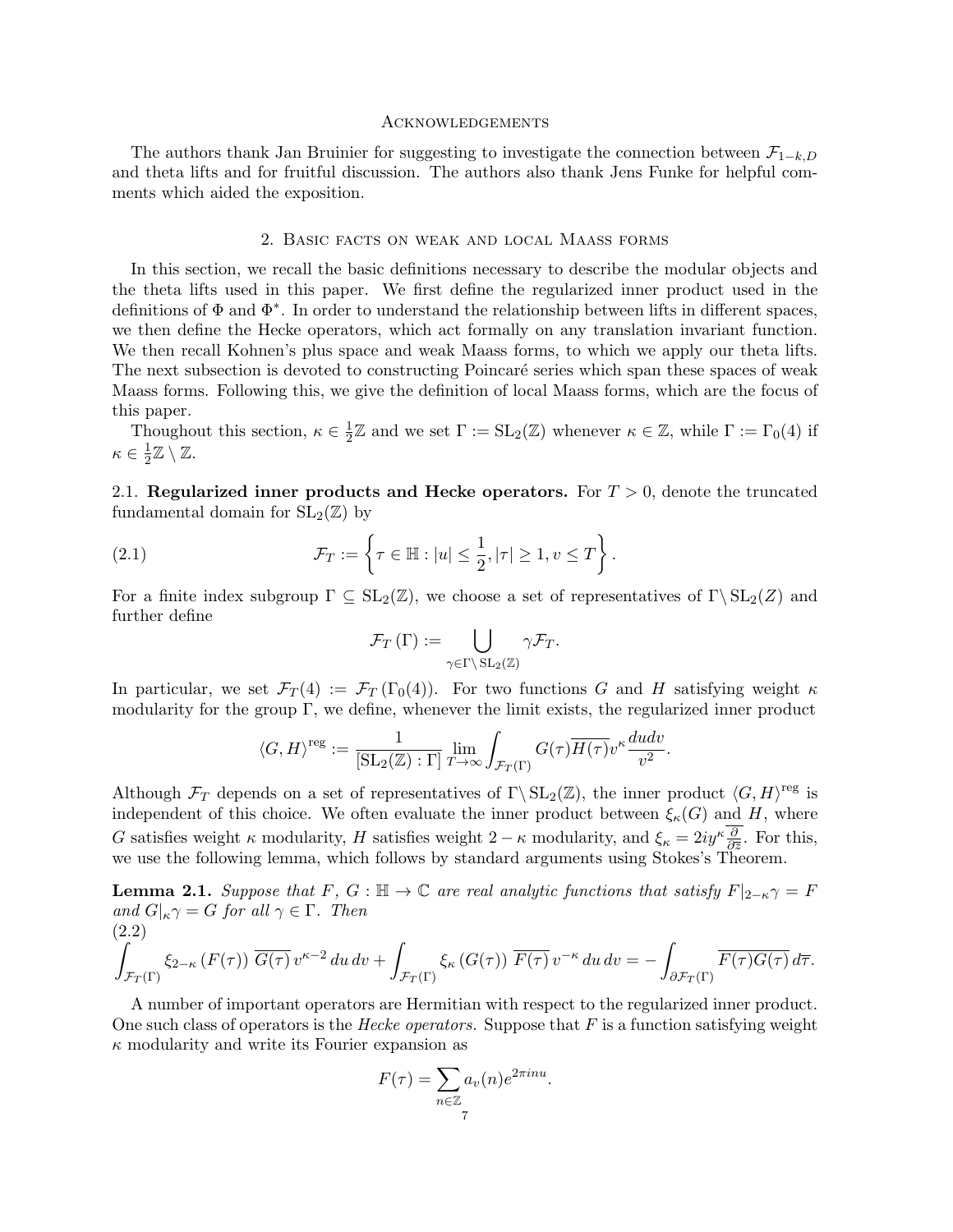If  $\kappa \in \mathbb{Z}$  (resp.  $\kappa \in \frac{1}{2}$ )  $\frac{1}{2}\mathbb{Z}\setminus\mathbb{Z}$ ), then for a prime p, the Hecke operator  $T_p$  (resp.  $T_{p^2}$ ) is defined by

(2.3) 
$$
F\Big|_{\kappa} T_p(\tau) := \sum_{n \in \mathbb{Z}} \left( a_v(pn) + p^{\kappa - 1} a_v\left(\frac{n}{p}\right) \right) e^{2\pi i n u},
$$

$$
(2.4) \tF\Big|_{\kappa} T_{p^2}(\tau) := \sum_{n \in \mathbb{Z}} \left( a_v \left( p^2 n \right) + p^{\kappa - \frac{3}{2}} \left( \frac{(-1)^{\kappa - \frac{1}{2}} n}{p} \right) a_v(n) + p^{2\kappa - 2} a_v \left( \frac{n}{p^2} \right) \right) e^{2\pi i n u}.
$$

We apply the regularized inner product to (half-integral weight) weak Maass forms, which we define in the following subsection.

2.2. Weak Maass forms. When  $\kappa \in \frac{1}{2}$  $\frac{1}{2}\mathbb{Z}\backslash\mathbb{Z}$ , we are interested in weight  $\kappa$  real analytic modular forms on Γ in Kohnen's plus space. This means that the Fourier expansions are supported on the coefficients n satisfying  $(-1)^{\kappa-\frac{1}{2}}n \equiv 0, 1 \pmod{4}$ . We use pr to denote the projection operator (see Section 2.3 of [23]) into Kohnen's plus space. It is useful to recall that if  $F$  is modular in Kohnen's plus space for Γ, then its Fourier expansions at the cusps 0 and  $\frac{1}{2}$  are determined by the expansion at  $i\infty$  (see [23] for a proof in the holomorphic case). Like the Hecke operators, the projection operator pr is Hermitian with respect to the regularized inner product, i.e.,

(2.5) 
$$
\left\langle G \middle| \text{ pr}, H \right\rangle^{\text{reg}} = \left\langle G, H \middle| \text{ pr} \right\rangle^{\text{reg}}
$$

The real analytic modular forms of particular interest for this paper are weak Maass forms. A good background reference for weak Maass forms is [13]. Recall that we write  $\tau = u + iv$ throughout. For  $\kappa \in \frac{1}{2}$  $\frac{1}{2}\mathbb{Z}$ , the weight  $\kappa$  hyperbolic Laplacian is defined by

.

$$
\Delta_{\kappa} := \Delta_{\kappa,\tau} := -v^2 \left( \frac{\partial^2}{\partial u^2} + \frac{\partial^2}{\partial v^2} \right) + i\kappa v \left( \frac{\partial}{\partial u} + i \frac{\partial}{\partial v} \right).
$$

It is related to the operator  $\xi_{\kappa} = \xi_{\kappa,\tau} := 2iv^{\kappa} \frac{\partial}{\partial \overline{\tau}}$  through

$$
\Delta_{\kappa} = -\xi_{2-\kappa} \circ \xi_{\kappa}.
$$

In order to define weak Maass forms, we require

(2.6) 
$$
\mathcal{M}_{\kappa,s}(t) := |t|^{-\frac{\kappa}{2}} M_{\frac{\kappa}{2} \text{sgn}(t), s-\frac{1}{2}}(|t|),
$$

where  $M_{\mu,s-\frac{1}{2}}$  is the usual M-Whittaker function. For  $\text{Re}(s \pm \mu) > 0$  and  $v > 0$ , we have the integral representation

(2.7) 
$$
M_{\mu,s-\frac{1}{2}}(v) = v^s e^{\frac{v}{2}} \frac{\Gamma(2s)}{\Gamma(s+\mu)\Gamma(s-\mu)} \int_0^1 t^{s+\mu-1} (1-t)^{s-\mu-1} e^{-vt} dt.
$$

In the special case that  $\mu = s$ , we have

(2.8) 
$$
M_{\mu,s-\frac{1}{2}}(v) = e^{-\frac{v}{2}}v^{s}.
$$

Furthermore, as  $v \to \infty$ , the Whittaker function satisfies the following asymptotic behavior for  $\mu \neq s$ :

(2.9) 
$$
M_{\mu,s-\frac{1}{2}}(v) \sim \frac{\Gamma(2s)}{\Gamma(s-\mu)} e^{\frac{v}{2}} v^{-\mu}.
$$

We move on to the definition of weak Maass forms. For  $s \in \mathbb{C}$  a weak Maass form  $F : \mathbb{H} \to \mathbb{C}$ of weight  $\kappa$  for  $\Gamma$  with eigenvalue  $\lambda = \left(s - \frac{\kappa}{2}\right)$  $\frac{\kappa}{2}$ )  $\left(1-s-\frac{\kappa}{2}\right)$  $\frac{\kappa}{2}$ ) is a real analytic function satisfying:

- (1) For every  $\gamma \in \Gamma$ , one has  $F|_{\kappa} \gamma = F$ , where  $|_{\kappa}$  denotes the usual weight  $\kappa$  slash-operator.
- (2) One has  $\Delta_{\kappa}(F) = \lambda F$ .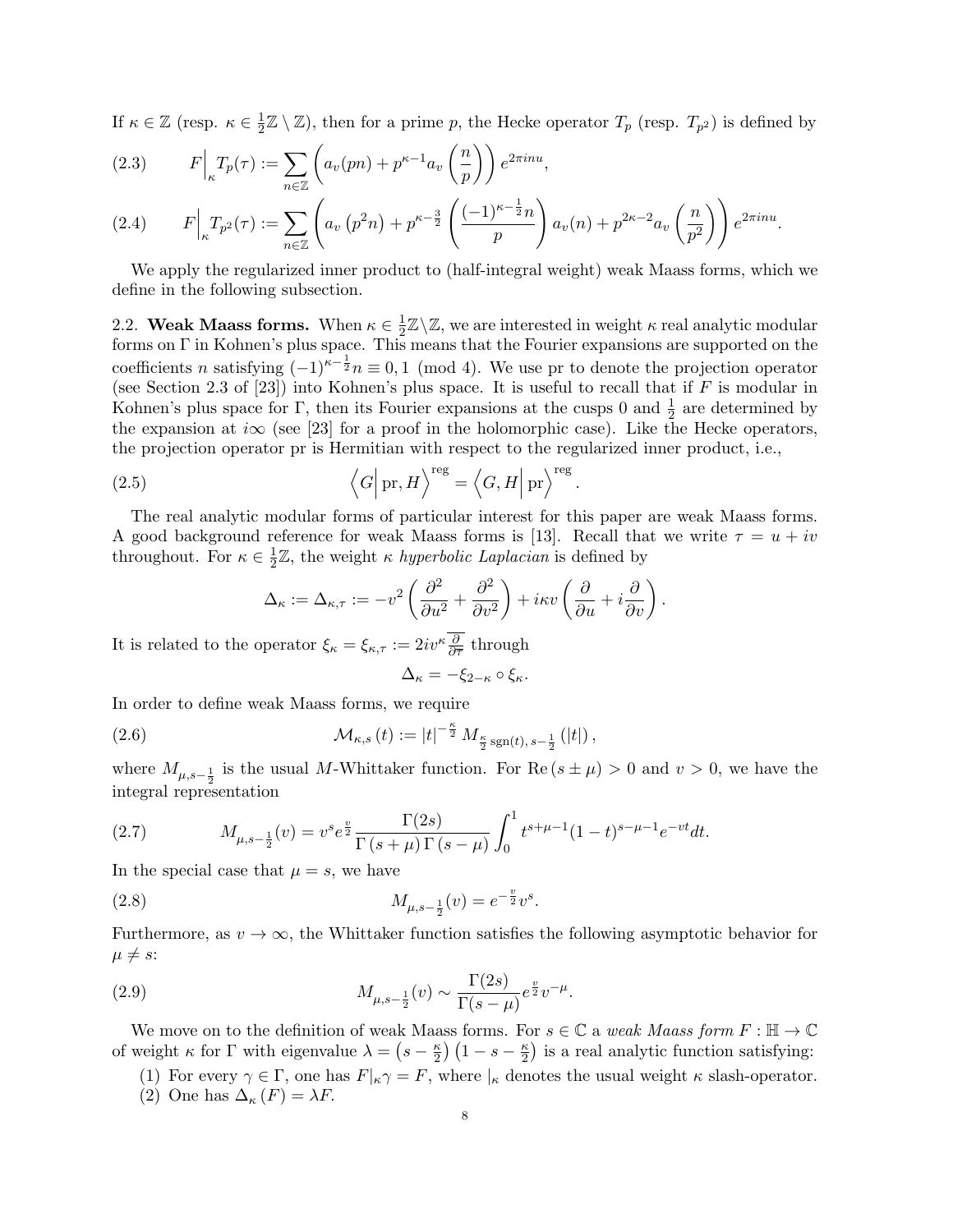(3) As  $v \to \infty$ , there exist  $a_1, \ldots, a_N \in \mathbb{C}$  for which

$$
F(\tau) - \sum_{m=1}^{N} a_m \mathcal{M}_{\kappa,s} \left( 4\pi \operatorname{sgn}(\kappa) m v \right) e^{2\pi i m \operatorname{sgn}(\kappa) u} = O\left( v^{1 - \operatorname{Re}(s) - \frac{\kappa}{2}} \right).
$$

There are analogous conditions at the other cusps of Γ.

2.3. Poincaré series. One builds explicit examples of weak Maass forms by constructing Poincaré series [17]. For  $m \in \mathbb{Z} \setminus \{0\}$ , the function

$$
\psi_{m,\kappa}\left(s;\tau\right):=\left(4\pi|m|\right)^{\frac{\kappa}{2}}\Gamma(2s)^{-1}\mathcal{M}_{\kappa,s}\left(4\pi mv\right)e^{2\pi imu}
$$

is an eigenfunction for  $\Delta_{\kappa}$  with eigenvalue  $(s-\frac{\kappa}{2})$  $\frac{\kappa}{2}$ )  $\left(1-s-\frac{\kappa}{2}\right)$  $\frac{\kappa}{2}$ ). Thus, one concludes that for  $Re(s) > 1$  the Poincaré series

(2.10) 
$$
P_{\kappa,s,\Gamma,m}(\tau) := \sum_{\gamma \in \Gamma_{\infty} \backslash \Gamma} \psi_{\text{sgn}(\kappa)m,\kappa} (s;\tau) \Big|_{\kappa} \gamma,
$$

where  $\Gamma_{\infty} := \{ \pm \left( \begin{smallmatrix} 1 & n \\ 0 & 1 \end{smallmatrix} \right) : n \in \mathbb{Z} \},$  is also an eigenfunction under  $\Delta_{\kappa}$  with the same eigenvalue. Moreover, the space of weight  $\kappa$  weak Maass forms with this eigenvalue is spanned by such Poincaré series. The Poincaré series satisfies the growth condition

(2.11) 
$$
P_{\kappa,s,\Gamma,m}(\tau) - \psi_{\text{sgn}(\kappa)m,\kappa}(s;\tau) = O\left(v^{1-\text{Re}(s)-\frac{\kappa}{2}}\right).
$$

In the case that  $\kappa \in \frac{1}{2}$  $\frac{1}{2}\mathbb{Z} \setminus \mathbb{Z}$ , we then project the Poincaré series into Kohnen's plus space, defining

(2.12) 
$$
P_{\kappa,s,m} := P_{\kappa,s,\Gamma_0(4),m} \Big| \operatorname{pr}.
$$

In the special cases that  $s = 1 - \frac{\kappa}{2}$  $\frac{\kappa}{2}$  or  $s = \frac{\kappa}{2}$  $\frac{\kappa}{2}$ , the resulting Poincaré series is harmonic. For  $D \neq 0$ , the positive and negative weight Poincaré series are related to each other via

(2.13) 
$$
\xi_{\kappa} (P_{\kappa,s,D}) = \left(\overline{s} - \frac{\kappa}{2}\right) P_{2-\kappa,\overline{s},D}.
$$

2.4. Local Maass forms. Mirroring the definition of weak Maass forms, for  $\kappa \in 2\mathbb{Z}$ ,  $\lambda \in \mathbb{C}$ , and a measure zero set E, we call a function F a weight  $\kappa$  local Maass form with eigenvalue  $\lambda$ and exceptional set  $E$  if  $\mathcal F$  satisfies the following:

- (1) For every  $\gamma \in SL_2(\mathbb{Z})$ , one has  $\mathcal{F}|_{\kappa} \gamma = \mathcal{F}$
- (2) For every  $\tau \notin E$  there exists a neighborhood around  $\tau$  for which F is real analytic and

$$
\Delta_{\kappa}(\mathcal{F})(\tau) = \lambda \mathcal{F}(\tau).
$$

(3) For  $\tau \in E$  one has

$$
\mathcal{F}(\tau) = \frac{1}{2} \lim_{r \to 0^+} \left( \mathcal{F}(\tau + ir) + \mathcal{F}(\tau - ir) \right).
$$

(4) As a function of v, F exhibits at most polynomial growth as  $v \to \infty$ .

Since  $E_D$  is invariant under  $SL_2(\mathbb{Z})$  and  $\mathcal F$  may exhibit discontinuities, we note that there would be no relationship between the values of F on  $E_D$  and the values of F on  $\mathbb{H} \setminus E_D$  without condition (3). Examples of locally harmonic Maass forms (those with eigenvalue 0) are given in [7] as "quadratic form Poincaré series." These functions satisfy condition (3) and serve as the source of its definition here. In this paper, we give further examples of local Maass forms via theta lifts.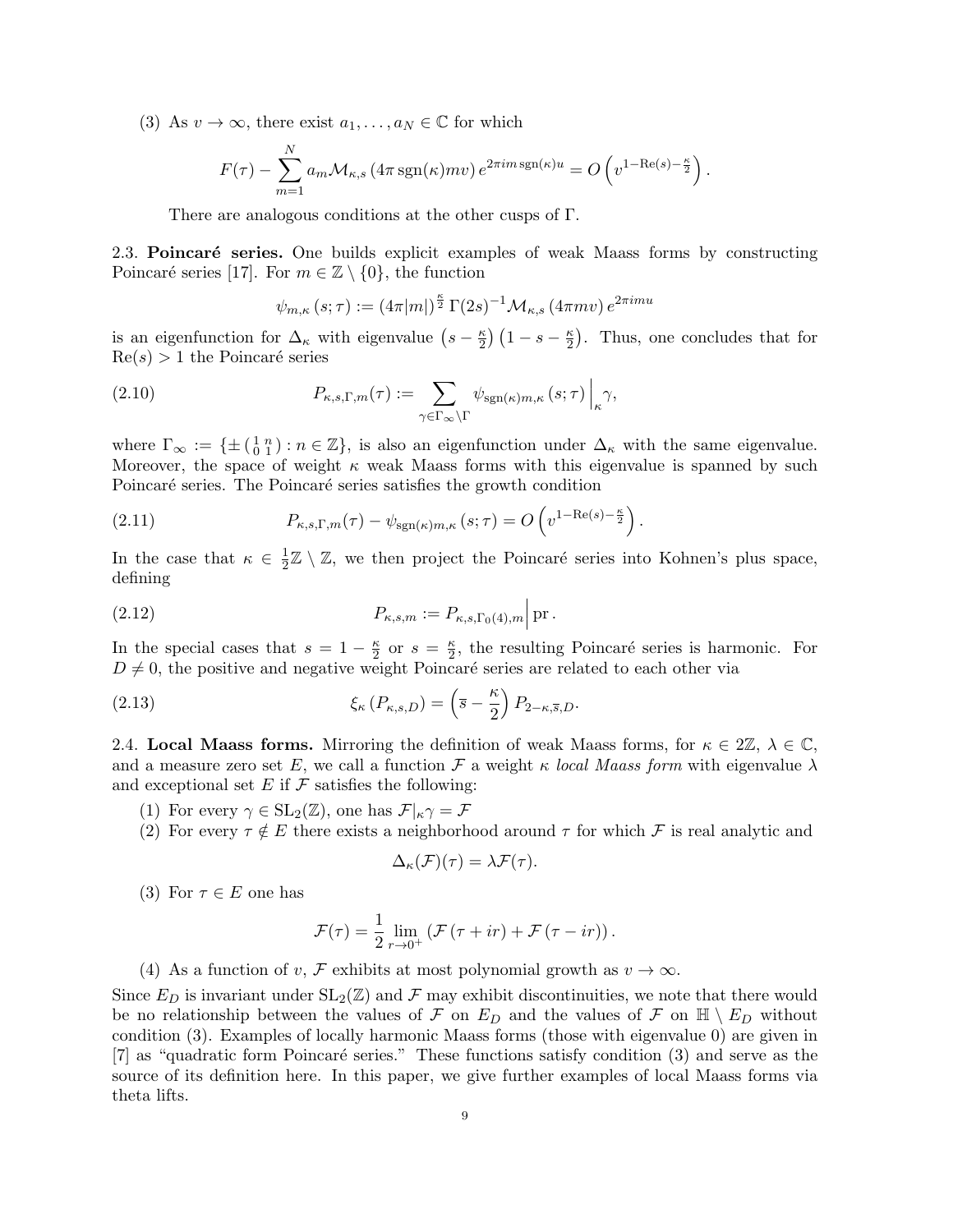#### 3. Indefinite theta functions

In this section we collect several important properties of the theta functions  $(1.2)$  and  $(1.6)$ . The modularity properties of these indefinite theta functions follow by a result of Vignéras [35]. To state these, we define the Euler operator  $E := \sum_{i=1}^n w_i \frac{\partial}{\partial u_i}$  $\frac{\partial}{\partial w_i}$ . As usual, we denote the Gram matrix associated to a nondegenerate quadratic form q on  $\mathbb{R}^n$  by A. The Laplacian associated to q is then defined by  $\Delta := \langle \frac{\partial}{\partial w}, A^{-1} \frac{\partial}{\partial w} \rangle$ . Here  $\langle \cdot, \cdot \rangle$  denotes the usual inner product on  $\mathbb{R}^n$ .

**Theorem 3.1** (Vignéras). Suppose that  $n \in \mathbb{N}$ , q is a nondegenerate quadratic form on  $\mathbb{R}^n$ ,  $L \subset \mathbb{R}^n$  is a lattice on which q takes integer values, and  $p : \mathbb{R}^n \to \mathbb{C}$  is a function satisfying the following conditions:

- (i) The function  $f(w) := p(w)e^{-2\pi q(w)}$  times any polynomial of degree at most 2 and all partial derivatives of f of order at most 2 are elements of  $L^2(\mathbb{R}^n) \cap L^1(\mathbb{R}^n)$ .
- (ii) For some  $\lambda \in \mathbb{Z}$ , the function p satisfies

$$
\left(E - \frac{\Delta}{4\pi}\right)p = \lambda p.
$$

Then the indefinite theta function

$$
v^{-\frac{\lambda}{2}} \sum_{w \in L} p(w\sqrt{v}) e^{2\pi i q(w)\tau}
$$

is modular of weight  $\lambda + \frac{n}{2}$  $\frac{n}{2}$  for  $\Gamma_0(N)$  and character  $\chi \cdot \chi_{-4}^{\lambda}$ , where N and  $\chi$  are the level and character of q and  $\chi_{-4}$  is the unique primitive Dirichlet character of conductor 4.

Remark. Note that the definition of the character given in Vignéras [35] differs to that given by Shimura [32] by a factor of  $\chi^{\lambda}_{-4}$ . We adopt Shimura's notation here.

Applying Theorem 3.1 to  $\Theta$  and  $\Theta^*$  yields their modularity properties (see [8] for details).

#### Proposition 3.2.

- (1) The function  $\Theta(-\overline{z},\tau)$  transforms like a modular form of weight  $k+\frac{1}{2}$  $rac{1}{2}$  in Kohnen's plus space on  $\Gamma_0(4)$  in  $\tau$  and weight 2k on  $SL_2(\mathbb{Z})$  in z.
- (2) The function  $\Theta^*$  transforms like a modular form of weight  $\frac{3}{2} k$  in Kohnen's plus space on  $\Gamma_0(4)$  in  $\tau$  and weight  $2-2k$  on  $SL_2(\mathbb{Z})$  in z.

The following lemma is the key relation needed to establish a link between the functions  $f_{k,s,D}$ and  $\mathcal{F}_{1-k,s,D}$ . The correspondence is formed through a relation betwen the respective differential operators in  $\tau$  and z on  $\Theta$  and  $\Theta^*$ , mirroring an important connection formed in [13].

**Lemma 3.3.** For every integer  $k \geq 1$ , one has

(3.1) 
$$
\xi_{k+\frac{1}{2},\tau}(\Theta(z,\tau)) = -iy^{2-2k}\frac{\partial}{\partial z}\Theta^*(-\overline{z},\tau),
$$

(3.2) 
$$
\xi_{\frac{3}{2}-k,\tau}(\Theta^*(-\overline{z},\tau)) = -iy^{2k}\frac{\partial}{\partial z}\Theta(z,\tau).
$$

**Proof:** We first prove (3.1). We compute that  $\frac{\partial}{\partial z}\Theta^*(-\overline{z},\tau)$  equals

$$
\sum_{\substack{D\in\mathbb{Z}\\ Q\in\mathcal{Q}_D}} Q(-\overline{z},1)^{k-1}e^{-\frac{4\pi v}{y^2}|Q(-\overline{z},1)|^2}e^{-2\pi i D\tau}\left(\frac{\partial}{\partial z}Q_{-\overline{z}}-4\pi Q_{-\overline{z}}v\frac{\partial}{\partial z}\left(\frac{|Q(-\overline{z},1)|^2}{y^2}\right)\right).
$$

We then use

(3.3) 
$$
|Q(z,1)|^2 = Q_z^2 y^2 + D y^2
$$

$$
10
$$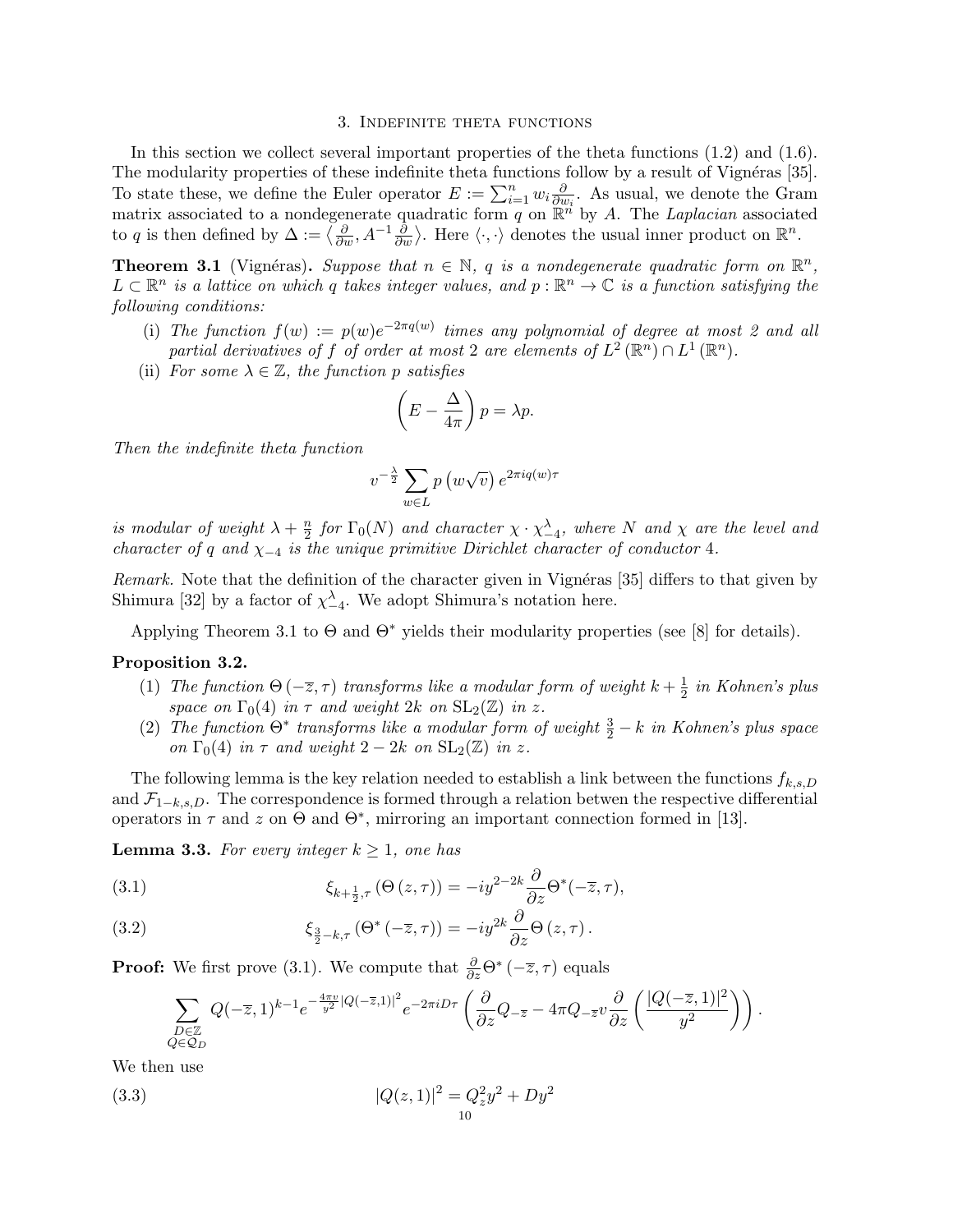and

$$
y^2 \frac{\partial}{\partial z} Q_{-\overline{z}} = \frac{i}{2} Q(-\overline{z}, 1)
$$

to obtain

$$
-iy^{2-2k}\frac{\partial}{\partial z}\Theta^*(-\overline{z},\tau) = \frac{1}{2}y^{-2k}v^k \sum_{\substack{D\in\mathbb{Z}\\Q\in\mathcal{Q}_D}}Q(-\overline{z},1)^ke^{-4\pi Q_{-\overline{z}}^2v}e^{-2\pi iD\overline{\tau}}\left(1 - 8\pi Q_{-\overline{z}}^2v\right).
$$

We similarly compute the action of  $\xi_{k+\frac{1}{2},\tau}$  on  $\Theta$ . A straightforward calculation yields

$$
\xi_{k+\frac{1}{2},\tau}(\Theta(z,\tau)) = \frac{1}{2} y^{-2k} v^k \sum_{\substack{D \in \mathbb{Z} \\ Q \in \mathcal{Q}_D}} Q(\overline{z}, 1)^k e^{-4\pi Q_z^2 v} e^{-2\pi i D \overline{\tau}} \left( 1 - 8\pi Q_z^2 v \right).
$$

Equation (3.1) now follows immediately by the change of variables  $Q = [a, b, c] \rightarrow [a, -b, c] =$ :  $\widetilde{Q} \in \mathcal{Q}_D$ , noting that

(3.4) 
$$
\widetilde{Q}(\overline{z}, 1) = Q(-\overline{z}, 1) \quad \text{and} \quad \widetilde{Q}_z = Q_{-\overline{z}}.
$$

Next we prove (3.2). Since  $Q_z \in \mathbb{R}$ , a direct calculation, mirroring the proof of (3.1) and using (3.4), yields

$$
\xi_{\frac{3}{2}-k,\tau}(\Theta^*(-\overline{z},\tau)) = v^{\frac{1}{2}} \sum_{\substack{D \in \mathbb{Z} \\ Q \in \mathcal{Q}_D}} Q_z Q(z,1)^{k-1} e^{-4\pi Q_z^2 v} e^{2\pi i D\tau} \left( k - \frac{4\pi v}{y^2} |Q(z,1)|^2 \right).
$$

We next obtain (3.2) by showing that  $-i y^{2k} \frac{\partial}{\partial z} \Theta(z, \tau)$  equals

$$
-iv^{\frac{1}{2}}y^{2}\sum_{\substack{D\in\mathbb{Z}\\Q\in\mathcal{Q}_{D}}}Q(z,1)^{k-1}e^{-4\pi Q_{z}^{2}v}e^{2\pi iD\tau}\left(k\frac{\partial}{\partial z}\left(y^{-2}Q\left(z,1\right)\right)-8\pi Q_{z}y^{-2}Q\left(z,1\right)v\frac{\partial}{\partial z}Q_{z}\right)
$$

$$
=v^{\frac{1}{2}}\sum_{\substack{D\in\mathbb{Z}\\Q\in\mathcal{Q}_{D}}}Q_{z}Q(z,1)^{k-1}e^{-4\pi Q_{z}^{2}v}e^{2\pi iD\tau}\left(k-\frac{4\pi v}{y^{2}}\left|Q(z,1)\right|^{2}\right),
$$

where in the last line we have used

$$
y^2 \frac{\partial}{\partial z} Q_z = \frac{i}{2} Q(\overline{z}, 1)
$$
 and  $y^2 \frac{\partial}{\partial z} (y^{-2} Q(z, 1)) = i Q_z$ .

 $\Box$ 

The following lemma relates the regularized inner products in positive and negative weight through the  $\xi$ -operator.

**Lemma 3.4.** Suppose that  $D > 0$  is a discriminant and  $z \notin E_D$ . Then for every s with  $Re(s) \geq \frac{k}{2} + \frac{1}{4}$  $rac{1}{4}$  one has

$$
(3.5) \qquad \left\langle \xi_{k+\frac{1}{2}} \left( P_{k+\frac{1}{2},s,D} \right), \Theta^* \left( -\overline{z}, \cdot \right) \right\rangle^{reg} = -\overline{\left\langle P_{k+\frac{1}{2},s,D}, \xi_{\frac{3}{2}-k} \left( \Theta^* \left( -\overline{z}, \cdot \right) \right) \right\rangle^{reg}}
$$

and

(3.6) 
$$
\left\langle \xi_{\frac{3}{2}-k} \left( P_{\frac{3}{2}-k,s,D} \right), \Theta(z, \cdot) \right\rangle^{reg} = -\overline{\left\langle P_{\frac{3}{2}-k,s,D}, \xi_{k+\frac{1}{2}} \left( \Theta(z, \cdot) \right) \right\rangle^{reg}}.
$$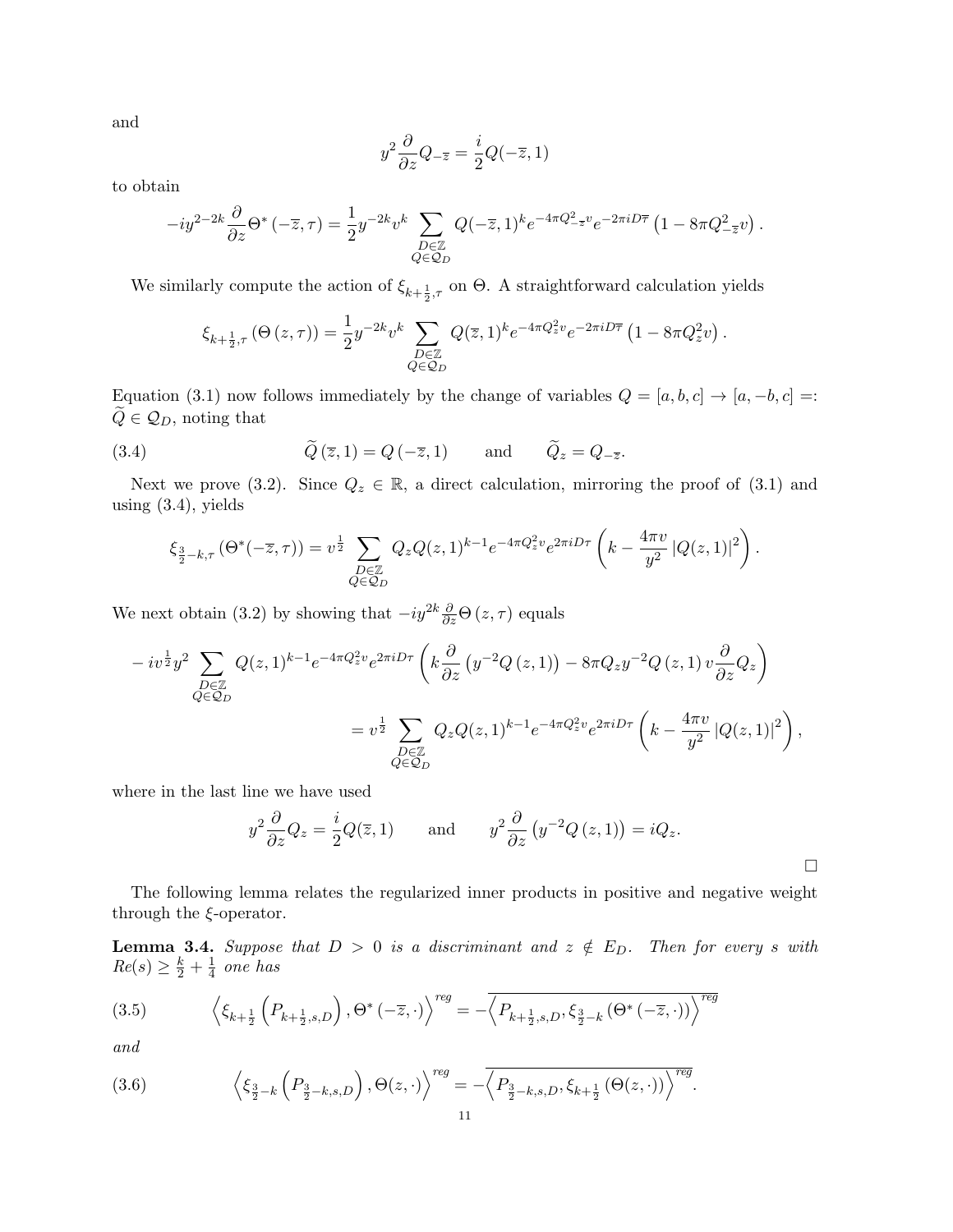**Proof:** Note that all of the regularized integrals exist, as will be shown in the proofs of Theorem 1.1 (2) and 1.3 (2). We begin with the proof of (3.5) and abbreviate  $P := P_{k+\frac{1}{2},s,D}$ . By Lemma 2.1, we have

$$
\left\langle \xi_{k+\frac{1}{2}}\left(P\right),\Theta^*\left(-\overline{z},\cdot\right)\right\rangle^{\text{reg}}+\overline{\left\langle P,\xi_{\frac{3}{2}-k}\left(\Theta^*\left(-\overline{z},\cdot\right)\right)\right\rangle^{\text{reg}}}=-\frac{1}{6}\lim_{T\to\infty}\int_{\partial\mathcal{F}_T\left(4\right)}\overline{P(\tau)\Theta^*\left(-\overline{z},\tau\right)}d\overline{\tau},
$$

provided that the limit exists. Hence our goal is to show that the limit on the right hand side is zero. A standard argument reduces this claim to showing that

(3.7) 
$$
\lim_{T \to \infty} \int_0^1 P(u + iT) \Theta^* \left(-\overline{z}, u + iT\right) du = 0
$$

as well as vanishing of similar integrals around the other cusps of  $\Gamma_0(4)$ . However, since both P and  $\Theta^*$  are in Kohnen's plus space, the vanishing of the corresponding integrals at the other cusps may be reduced to showing that (3.7) vanishes.

In order to prove (3.7), we first recall the growth condition (2.11) and note that  $\Theta^*$  ( $-\overline{z}$ ,  $u+iT$ ) decays exponentially as  $T \to \infty$ . Indeed, using (3.3), one can show that for fixed  $z \in \mathbb{H}$  the quadratic form

$$
Q^*(a,b,c):=D-\frac{2|Q(z,1)|^2}{y^2}=-D+2Q_z^2
$$

is positive definite on the lattice of all binary quadratic forms  $Q = [a, b, c] \in \mathcal{Q}_D$ . After evaluating the integral over  $u$ , one reduces  $(3.7)$  to showing that

$$
\lim_{T \to \infty} R_T = 0,
$$

where

$$
R_T := \mathcal{M}_{k + \frac{1}{2},s} \left( 4\pi DT \right) T^k \sum_{Q \in \mathcal{Q}_D} Q_{-\overline{z}} Q(-\overline{z},1)^{k-1} e^{-\frac{4\pi |Q(-\overline{z},1)|^2 T}{y^2}} e^{2\pi DT}.
$$

However, the asymptotic behavior for the Whittaker function coming from (2.8) and (2.9) yields

$$
\mathcal{M}_{k+\frac{1}{2},s} \left(4\pi DT\right) \ll_{k,s,D} e^{2\pi DT} T^{-k-\frac{1}{2}}.
$$

Using (3.3), we may hence bound

$$
R_T \ll_{k,s,D} T^{-\frac{1}{2}} \sum_{Q \in \mathcal{Q}_D} Q_{-\overline{z}} Q(-\overline{z}, 1)^{k-1} e^{-4\pi Q_{-\overline{z}}^2 T}.
$$

Since  $z \notin E_D$  (and hence  $-\overline{z} \notin E_D$ ),  $Q_{-\overline{z}}^2 > 0$  for every  $Q \in \mathcal{Q}_D$  and hence  $R_T$  exhibits exponential decay as  $T \to \infty$ . This concludes (3.7), yielding (3.5). The proof of (3.6) follows analogously.

 $\Box$ 

#### 4. IMAGE OF THE THETA LIFT  $\Phi_k$

In this section, we introduce a spectral parameter in the classical Shintani lift.

**Proof of Theorem 1.1 (2):** In order to compute the regularized inner product, we use a method of Zagier [38]. He defined a regularization which he used for functions which grow at most polynomially, but the method may be extended to the functions of interest here, as we now describe. We first define

$$
\mathbb{H}_T := \bigcup_{\gamma \in \mathrm{SL}_2(\mathbb{Z})} \gamma \mathcal{F}_T = \bigcup_{\gamma \in \Gamma_0(4)} \gamma \mathcal{F}_T(4).
$$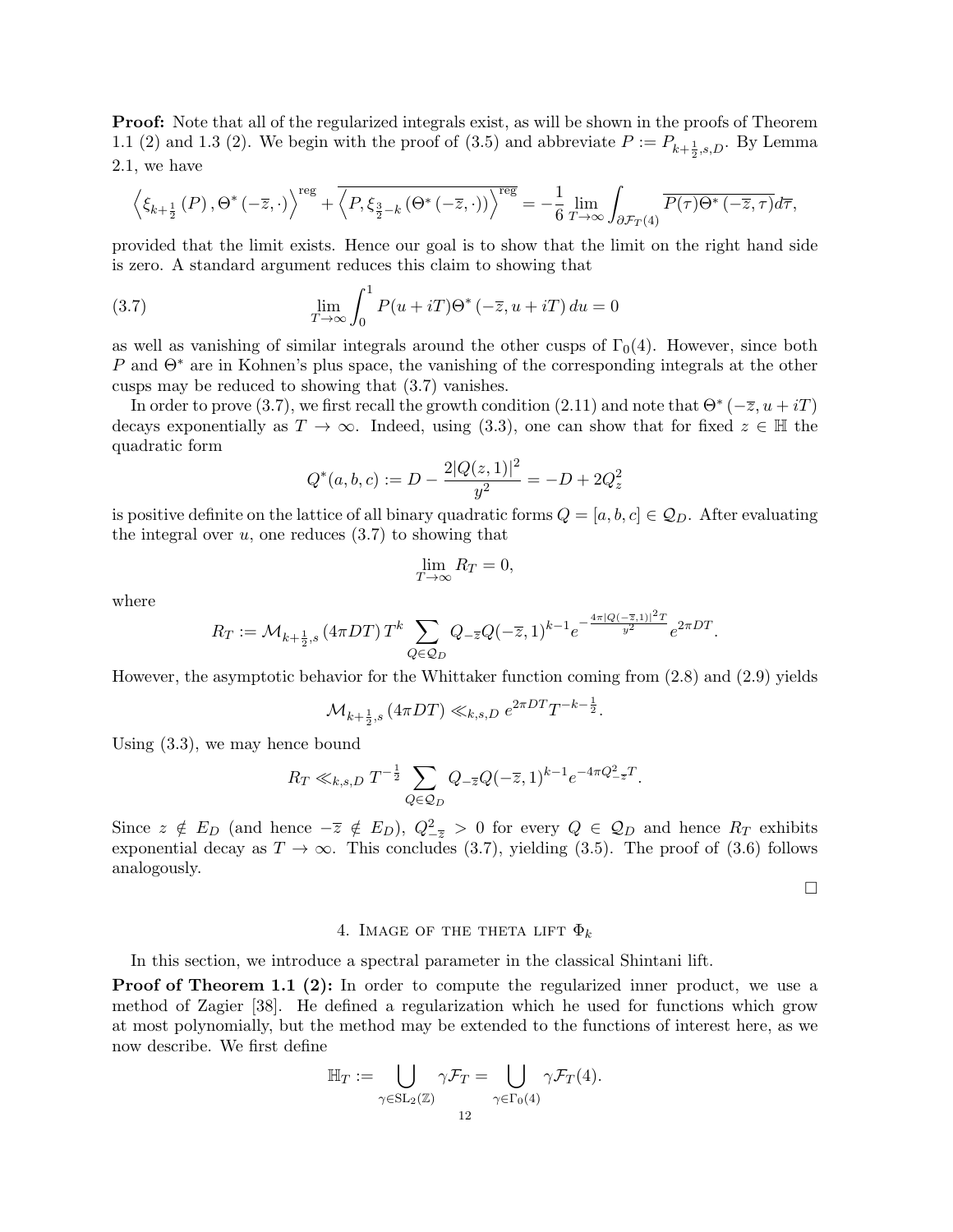We first use (2.5) together with the fact that  $\Theta = \Theta$  pr to compute

(4.1) 
$$
\left\langle P_{k+\frac{1}{2},s,D}, \Theta(z,\cdot) \right\rangle^{\text{reg}} = \left\langle P_{k+\frac{1}{2},s,\Gamma_0(4),D} \right| \text{pr}, \Theta(z,\cdot) \left\rangle^{\text{reg}} = \left\langle P_{k+\frac{1}{2},s,\Gamma_0(4),D}, \Theta(z,\cdot) \right\rangle^{\text{reg}}.
$$
  
Then the usual unfolding argument yields

Then the usual unfolding argument yields

$$
\left\langle P_{k+\frac{1}{2},s,D},\Theta(z,\cdot)\right\rangle^{\text{reg}} = \frac{1}{6} \lim_{T \to \infty} \int_{\Gamma_{\infty} \backslash \mathbb{H}_T} \psi_{D,k+\frac{1}{2}}\left(s;\tau\right) \overline{\Theta\left(z,\tau\right)} v^{k+\frac{1}{2}} \frac{dudv}{v^2}.
$$

We now rewrite

$$
\mathbb{H}_T = \left\{ \tau \in \mathbb{H} \middle| \text{Im}(\tau) \le T \right\} \setminus \bigcup_{\substack{c \ge 1 \\ a \in \mathbb{Z} \\ (a,c) = 1}} S_{\frac{a}{c}}(T),
$$

where  $S_{\frac{a}{c}}(T)$  is the disc of radius  $\frac{1}{2c^2T}$  tangent to the real axis at  $\frac{a}{c}$ . Hence, we have

$$
\left\langle P_{k+\frac{1}{2},s,D}, \Theta(z,\cdot) \right\rangle^{\text{reg}} = \lim_{T \to \infty} \left( I_1(T) + I_2(T) \right),
$$

where

$$
I_1(T) := \frac{1}{6} \int_0^T \int_0^1 \psi_{D,k+\frac{1}{2}}(s;\tau) \overline{\Theta(z,\tau)} v^{k+\frac{1}{2}} \frac{du dv}{v^2},
$$
  
\n
$$
I_2(T) := -\frac{1}{6} \sum_{c \geq 1} \sum_{\substack{a \pmod{c} \\ (a,c)=1}} \int_{S_{\frac{a}{c}}(T)} \psi_{D,k+\frac{1}{2}}(s;\tau) \overline{\Theta(z,\tau)} v^{k+\frac{1}{2}} \frac{du dv}{v^2}.
$$

We first consider  $I_1(T)$ . Evaluating the integral over u and using (3.3), we obtain

$$
(4.2) \quad \lim_{T \to \infty} I_1(T) = \frac{(4\pi D)^{\frac{k}{2} + \frac{1}{4}}}{6y^{2k}\Gamma(2s)} \sum_{Q \in Q_D} Q(\overline{z}, 1)^k \int_0^\infty e^{-2\pi Dv} \mathcal{M}_{k + \frac{1}{2}, s}(4\pi Dv) e^{-4\pi Q_z^2 v} v^{k - 1} dv
$$

$$
= \frac{(4\pi D)^{\frac{1}{4} - \frac{k}{2}}}{6y^{2k}\Gamma(2s)} \sum_{Q \in Q_D} Q(\overline{z}, 1)^k I\left(\frac{Dy^2}{|Q(\tau, 1)|^2}\right),
$$

where for  $0 < w < 1$  we define

$$
I(w) := \int_0^\infty \mathcal{M}_{k + \frac{1}{2}, s}(v) e^{\frac{v}{2}} e^{-v w^{-1}} v^{k-1} dv.
$$

In the case that  $s \neq \frac{k}{2} + \frac{1}{4}$  $\frac{1}{4}$ , we insert the definition (2.6) of  $\mathcal{M}_{k+\frac{1}{2},s}(v)$  and then substitute the integral representation (2.7) of the M-Whittaker function when  $\text{Re}(s) > \frac{k}{2}$  $\frac{k}{2}$ . The change of variables  $t \rightarrow 1-t$  yields

$$
I(w) = \frac{\Gamma(2s)}{\Gamma\left(s + \frac{k}{2} + \frac{1}{4}\right)\Gamma\left(s - \frac{k}{2} - \frac{1}{4}\right)} \int_0^1 (1-t)^{s + \frac{k}{2} - \frac{3}{4}} t^{s - \frac{k}{2} - \frac{5}{4}} \int_0^\infty v^{s + \frac{k}{2} - \frac{5}{4}} e^{-v\left(w^{-1} - t\right)} dv dt
$$
  
= 
$$
\frac{\Gamma(2s)\Gamma\left(s + \frac{k}{2} - \frac{1}{4}\right)w^{s + \frac{k}{2} - \frac{1}{4}}}{\Gamma\left(s + \frac{k}{2} + \frac{1}{4}\right)\Gamma\left(s - \frac{k}{2} - \frac{1}{4}\right)} \int_0^1 (1-t)^{s + \frac{k}{2} - \frac{3}{4}} t^{s - \frac{k}{2} - \frac{5}{4}} (1-wt)^{-\frac{k}{2} - s + \frac{1}{4}} dt.
$$

We then rewrite the integral using the Euler integral representation for  ${}_2F_1$  (see (15.3.1) in [1]), given for  $\text{Re}(C) > \text{Re}(B) > 0$  and  $|w| < 1$  by

(4.3) 
$$
{}_2F_1(A, B; C; w) = \frac{\Gamma(C)}{\Gamma(B)\Gamma(C - B)} \int_0^1 t^{B-1} (1-t)^{C-B-1} (1-wt)^{-A} dt.
$$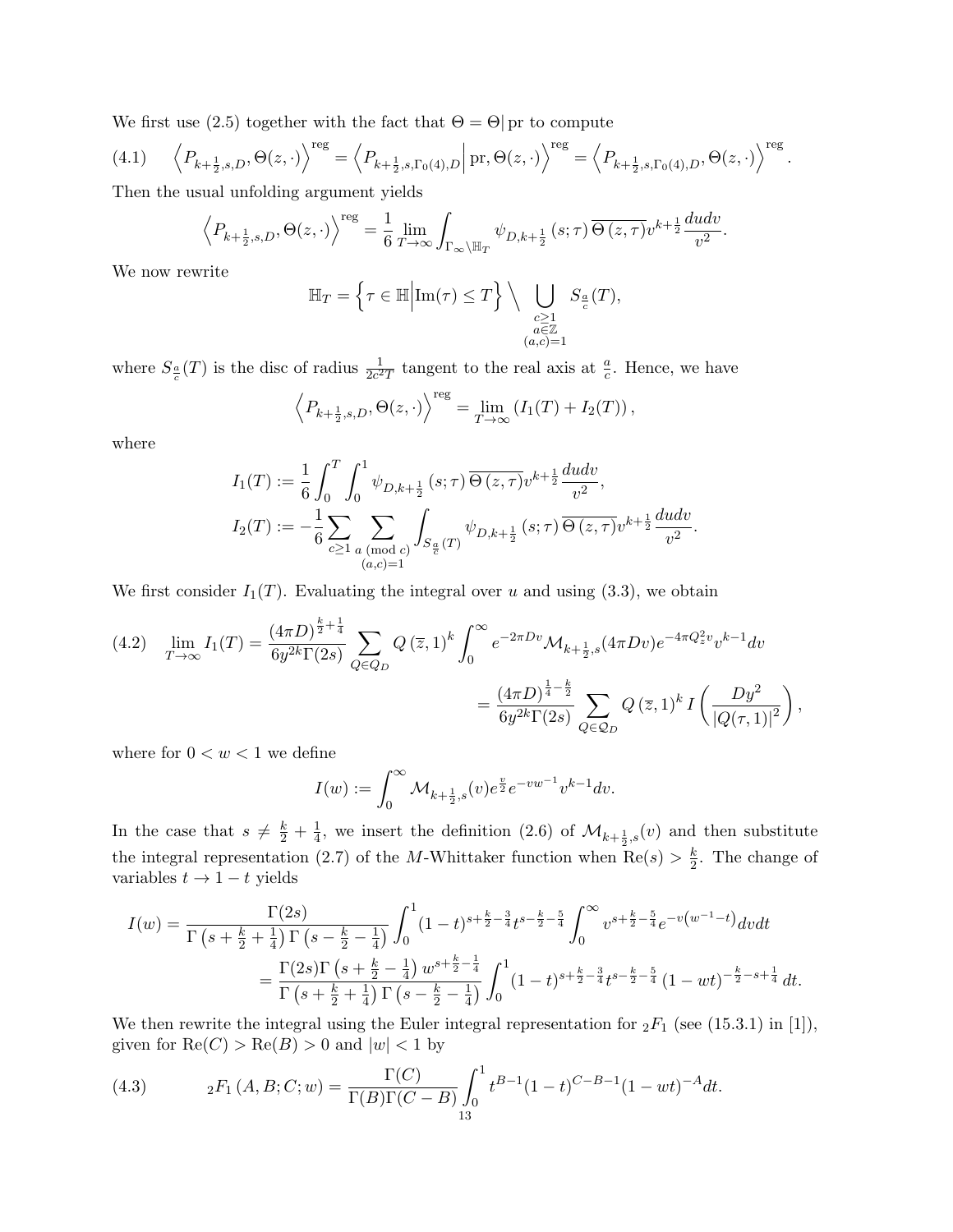Thus

$$
I(w) = \Gamma\left(s + \frac{k}{2} - \frac{1}{4}\right)w^{s + \frac{k}{2} - \frac{1}{4}} {}_2F_1\left(s + \frac{k}{2} - \frac{1}{4}, s - \frac{k}{2} - \frac{1}{4}; 2s; w\right).
$$

Inserting this into (4.2) shows that  $\lim_{T\to\infty} I_1(T) = f_{k,s,D}$ .

For  $s = \frac{k}{2} + \frac{1}{4}$  $\frac{1}{4}$ , inserting (2.8) into (4.2) yields

(4.4) 
$$
\lim_{T \to \infty} I_1(T) = \frac{D^{\frac{k}{2} + \frac{1}{4}} \Gamma(k)}{6(4\pi)^{\frac{k}{2} - \frac{1}{4}} \Gamma(k + \frac{1}{2})} \sum_{Q \in \mathcal{Q}_D} Q(z, 1)^{-k} = f_{k, \frac{k}{2} + \frac{1}{4}, D}(z).
$$

To conclude (1.8), it remains to show that  $I_2(T)$  vanishes as  $T \to \infty$ . We first assume that 4 | c and choose  $\gamma = \begin{pmatrix} a & b \\ c & d \end{pmatrix} \in \Gamma_0(4)$ . A direct calculation shows that

$$
\gamma S_{\frac{a}{c}} = \left\{ \tau \in \mathbb{H} \middle| v \ge T \right\}.
$$

Hence, the change of variables  $\tau \to \gamma \tau$ , together with the modularity of  $\Theta$  in Proposition 3.2, yields

$$
I_2(T) = -\frac{1}{6} \int_T^{\infty} \int_{-\infty}^{\infty} \overline{\Theta\left(-\overline{z},\tau\right)} \left(c\overline{\tau} + d\right)^{k+\frac{1}{2}} \psi_{D,k+\frac{1}{2}}\left(s;\gamma\tau\right) \text{Im}\left(\gamma\tau\right)^{k+\frac{1}{2}} \frac{du dv}{v^2}.
$$

Using the facts that  $\text{Im}(\gamma \tau) = \frac{v}{|c\tau+d|^2}$  and  $\Theta$  is translation invariant, the integral may be rewritten as

$$
-\frac{1}{6}\int_{T}^{\infty}\int_{0}^{1}\overline{\Theta\left(-\overline{z},\tau\right)}\sum_{n=-\infty}^{\infty}\psi_{D,k+\frac{1}{2}}\left(s;\tau\right)\Big|_{k+\frac{1}{2}}\gamma\begin{pmatrix}1&n\\0&1\end{pmatrix}v^{k+\frac{1}{2}}\frac{dudv}{v^{2}}.
$$

Taking the sum over all  $a, c$  with  $4 | c > 0$ , the inner sum precisely evaluates as

$$
P_{k+\frac{1}{2},s,\Gamma_0(4),D} - \psi_{D,k+\frac{1}{2}}(s;\tau).
$$

Comparing the polynomial growth in (2.11) with the exponential decay of  $\Theta$  ( $-\overline{z}$ ,  $\tau$ ) towards  $i\infty$ , one concludes that the limit  $T \to \infty$  vanishes. A similar argument shows that the contribution to  $I_2(T)$  coming from  $4 \nmid c$  also vanishes as  $T \to \infty$ . This yields (1.8).

 $\Box$ 

# 5. IMAGE OF THE THETA LIFT  $\Phi_{1-k}^*$

We next compute the image of  $\Phi_{1-k}^*$  with the method from Section 4.

Proof of Theorem 1.3 (2): Following the argument in the proof of Theorem 1.1 (2), we may reduce the theorem to evaluating

$$
(5.1) \quad \frac{1}{6} \lim_{T \to \infty} \int_0^T \int_0^1 \psi_{D, \frac{3}{2} - k} (s; \tau) \overline{\Theta^* (-\overline{z}, \tau)} v^{\frac{3}{2} - k} \frac{du dv}{v^2} - \frac{1}{6} \lim_{T \to \infty} \sum_{c \ge 1} \sum_{\substack{a \pmod{c} \\ (a, c) = 1}} \int_{S_{\frac{a}{c}}(T)} \psi_{D, \frac{3}{2} - k} (s; \tau) \overline{\Theta^* (-\overline{z}, \tau)} v^{\frac{3}{2} - k} \frac{du dv}{v^2}.
$$

Using the argument from before, the second summand vanishes. We use (3.3) to rewrite the exponential in the theta series as

$$
(b2 - 4ac) u + iv (2Q2-z + (b2 - 4ac)).
$$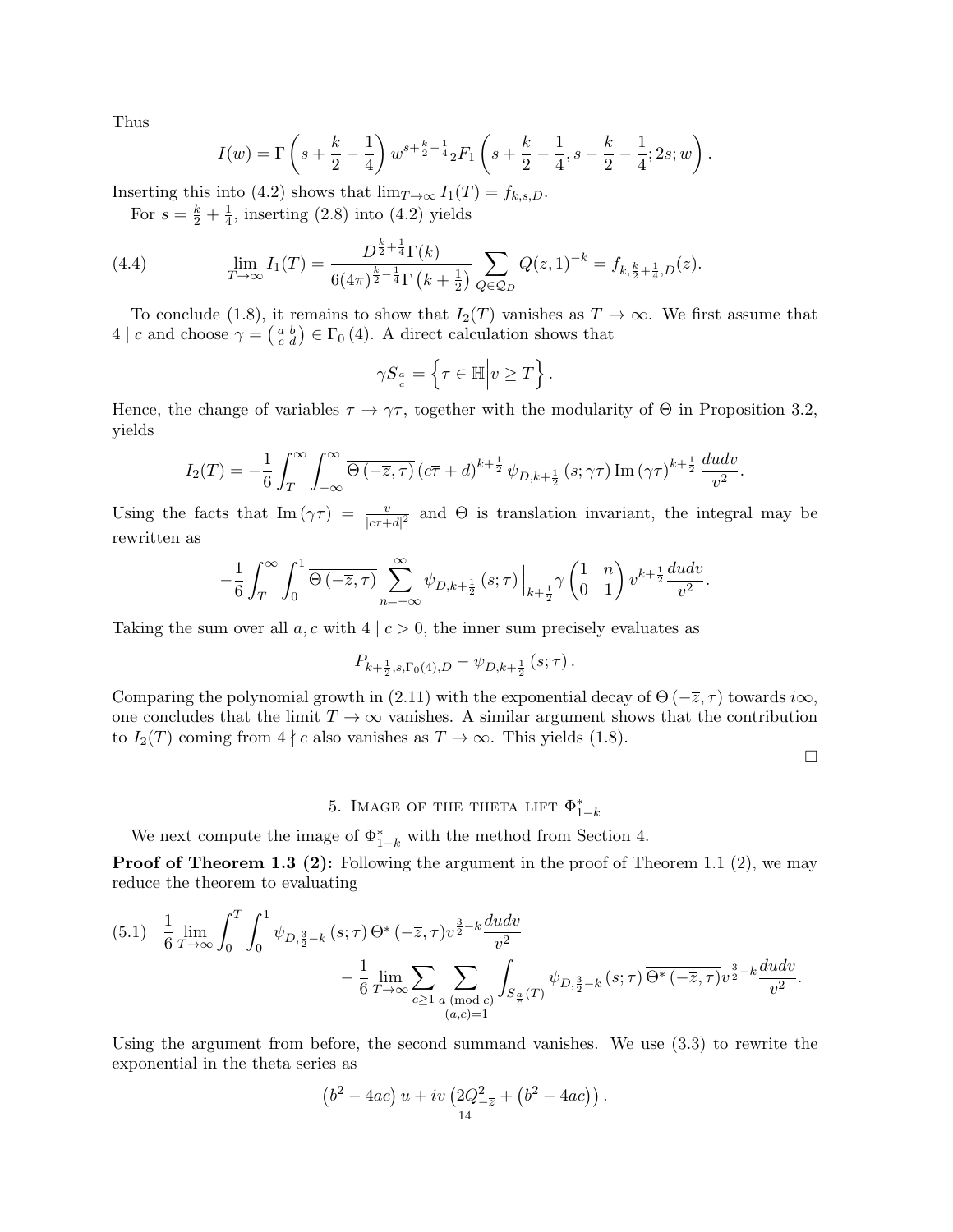Therefore, evaluating the integral over u and then making the change of variables  $Q \rightarrow \tilde{Q}$  (as defined before (3.4)), it suffices to compute

(5.2) 
$$
\frac{1}{6} (4\pi D)^{\frac{1}{4} - \frac{k}{2}} \Gamma(2s)^{-1} \sum_{Q \in \mathcal{Q}_D} Q_z Q(z, 1)^{k-1} \mathcal{I}\left(\frac{Dy^2}{|Q(z, 1)|^2}\right),
$$

where

$$
\mathcal{I}(w) := \int_0^\infty \mathcal{M}_{\frac{3}{2} - k, s}(-v) e^{\frac{v}{2}} v^{-\frac{1}{2}} e^{-v w^{-1}} dv.
$$

Inserting the definition (2.6) of  $\mathcal{M}_{\frac{3}{2}-k,s}$  and the integral representation (2.7) of the M-Whittaker function, we evaluate

$$
(5.3)
$$

$$
\mathcal{I}(w) = \frac{\Gamma(2s)}{\Gamma\left(s - \frac{k}{2} + \frac{3}{4}\right)\Gamma\left(s + \frac{k}{2} - \frac{3}{4}\right)} \int_0^1 t^{s + \frac{k}{2} - \frac{7}{4}} (1 - t)^{s - \frac{k}{2} - \frac{1}{4}} \int_0^\infty v^{s + \frac{k}{2} - \frac{5}{4}} e^{-v\left(t - 1 + w^{-1}\right)} dv dt
$$
  
= 
$$
\frac{\Gamma(2s)\Gamma\left(s + \frac{k}{2} - \frac{1}{4}\right)}{\Gamma\left(s - \frac{k}{2} + \frac{3}{4}\right)\Gamma\left(s + \frac{k}{2} - \frac{3}{4}\right)} w^{s + \frac{k}{2} - \frac{1}{4}} \int_0^1 (1 - t)^{s + \frac{k}{2} - \frac{7}{4}} t^{s - \frac{k}{2} - \frac{1}{4}} (1 - wt)^{-s - \frac{k}{2} + \frac{1}{4}} dt.
$$

We again employ the Euler integral representation (4.3) to show that

$$
\mathcal{I}(w) = \Gamma\left(s + \frac{k}{2} - \frac{1}{4}\right)w^{s + \frac{k}{2} - \frac{1}{4}} {}_2F_1\left(s + \frac{k}{2} - \frac{1}{4}, s - \frac{k}{2} + \frac{3}{4}; 2s; w\right).
$$

We then rewrite the hypergeometric function by using the Euler transform

$$
{}_2F_1(A, B; C; w) = (1 - w)^{C - A - B} {}_2F_1(C - A, C - B; C; w)
$$

to yield

$$
\mathcal{I}(w) = \Gamma\left(s + \frac{k}{2} - \frac{1}{4}\right)(1 - w)^{-\frac{1}{2}}w^{s + \frac{k}{2} - \frac{1}{4}}{}_2F_1\left(s - \frac{k}{2} + \frac{1}{4}, s + \frac{k}{2} - \frac{3}{4}; 2s; w\right).
$$

Finally, we conclude that (5.2) equals (1.8) by using (3.3) to rewrite  $|Q_z|$  in terms of  $\frac{Dy^2}{|Q(z,1)|^2}$ .  $\Box$ 

We next establish the injectivity of the lift.

**Proof of Theorem 1.4 (2):** Since the Poincaré series  $P_{\frac{3}{2} - k,s,D}$  span the space of weak Maass forms and are linearly independent (which can be seen by comparing their principal parts), it is enough to show that the functions  $\mathcal{F}_{1-k,s,D}$  are linearly independent. This follows by proving that any linear combination

$$
\mathcal{F}:=\sum_{j=1}^n a_j \mathcal{F}_{1-k,s,D_j}
$$

with  $a_j$  not all zero exhibits discontinuities and is hence nonzero. Comparing the sets  $E_{D_j}$  of geodesics defined in (1.4) implies the result.

### 6. Relation between positive and negative weight local Maass forms

In this section we relate  $f_{k,s,D}$  and  $\mathcal{F}_{1-k,s,D}$ .

**Proof of Theorem 1.5:** We prove (1.10) by establishing that for  $P := P_{\frac{3}{2} - k, s, D}$  and  $z \notin E_D$ , one has

(6.1) 
$$
\xi_{2-2k} (\Phi_{1-k}^*(P)(z)) = 2\Phi_k \left( \xi_{\frac{3}{2}-k}(P) \right)(z).
$$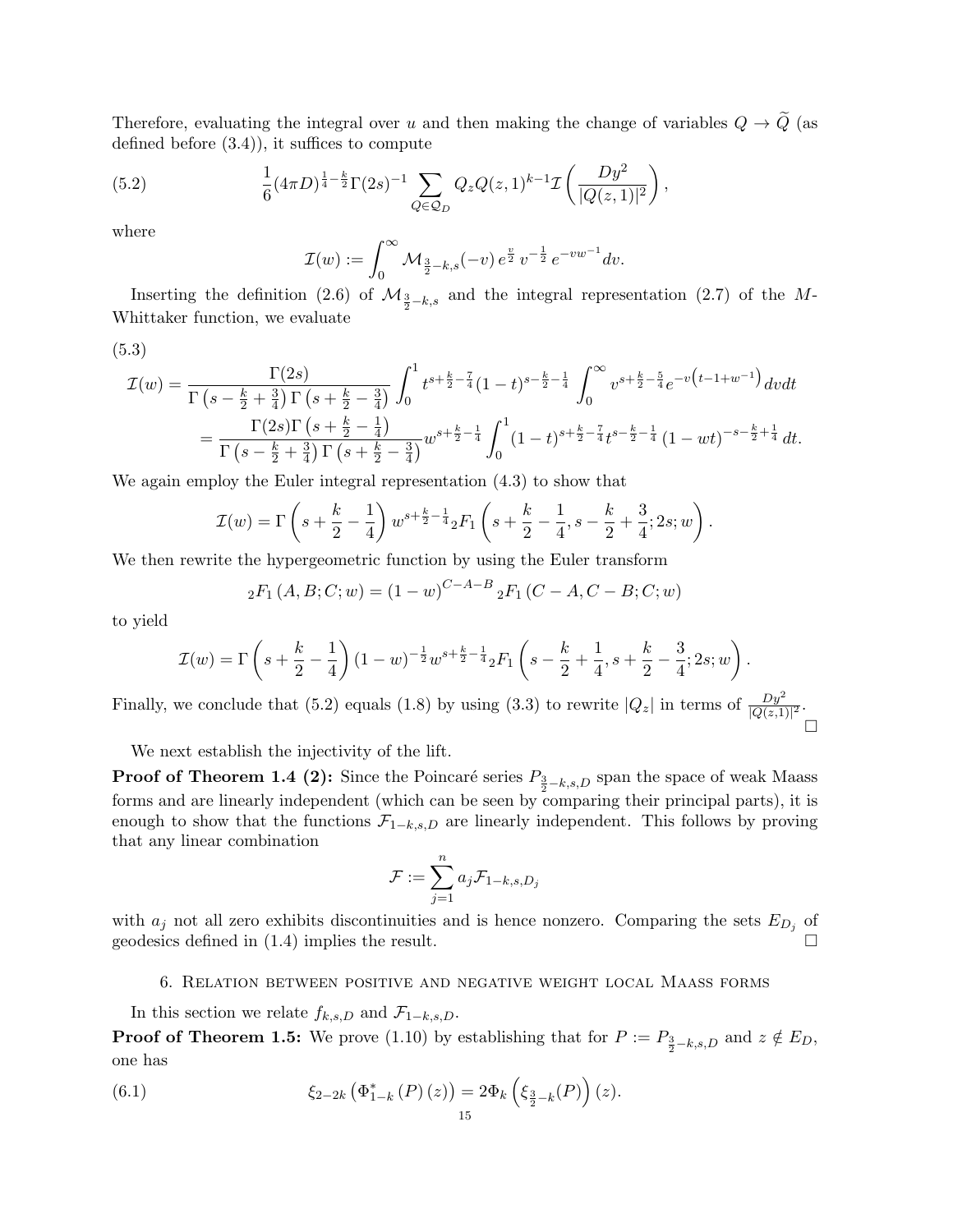We first use (3.6) and then (3.1) to obtain for  $z \notin E_D$ 

$$
(6.2) \quad \Phi_k\left(\xi_{\frac{3}{2}-k}(P)\right)(z) = \left\langle \xi_{\frac{3}{2}-k}(P), \Theta\left(z, \cdot\right) \right\rangle^{\text{reg}} = -\overline{\left\langle P, \xi_{k+\frac{1}{2}}\left(\Theta\left(z, \cdot\right)\right) \right\rangle^{\text{reg}}}
$$
\n
$$
= -\overline{\left\langle P, -iy^{2-2k}\frac{\partial}{\partial z}\Theta^*\left(-\overline{z}, \cdot\right) \right\rangle^{\text{reg}}} = \frac{iy^{2-2k}}{6}\frac{\partial}{\partial z}\int_{\mathcal{F}_0(4)}^{\text{reg}} \overline{P(\tau)}\Theta^*\left(-\overline{z}, \tau\right)v^{\frac{3}{2}-k}\frac{dudv}{v^2}
$$
\n
$$
= iy^{2-2k}\frac{\partial}{\partial z}\overline{\left\langle P, \Theta^*\left(-\overline{z}, \cdot\right)\right\rangle^{\text{reg}}}.
$$

Since

(6.3) 
$$
\xi_{\kappa}(G(z)) = 2iy^{\kappa} \frac{\partial}{\partial z} \overline{G(z)},
$$

we conclude  $(6.1)$  from  $(6.2)$ .

We now apply Theorem 1.3  $(2)$ ,  $(6.1)$ ,  $(2.13)$ , and finally Theorem 1.1  $(2)$  to yield

$$
\xi_{2-2k}(\mathcal{F}_{1-k,s,D}(z)) = \xi_{2-2k} \left( \Phi_{1-k}^* \left( P_{\frac{3}{2}-k,s,D} \right)(z) \right) = 2 \Phi_k \left( \xi_{\frac{3}{2}-k} \left( P_{\frac{3}{2}-k,s,D} \right) \right)(z)
$$
  
=  $2 \left( \overline{s} - \frac{3}{4} + \frac{k}{2} \right) \Phi_k \left( P_{k+\frac{1}{2},\overline{s},D} \right)(z) = 2 \left( \overline{s} - \frac{3}{4} + \frac{k}{2} \right) f_{k,\overline{s},D}(z).$ 

This concludes the proof of (1.10).

We next prove (1.11). Denoting  $P := P_{k+\frac{1}{2},s,D}$ , we use (3.5) to conclude that for  $z \notin E_D$ 

(6.4) 
$$
\Phi_{1-k}^*\left(\xi_{k+\frac{1}{2}}(P)\right)(z) = \left\langle \xi_{k+\frac{1}{2}}(P), \Theta^*(-\overline{z}, \cdot) \right\rangle^{\text{reg}} = -\overline{\left\langle P, \xi_{\frac{3}{2}-k}(\Theta^*(-\overline{z}, \cdot)) \right\rangle^{\text{reg}}}.
$$

We then employ  $(3.2)$  and  $(6.3)$  to obtain

(6.5) 
$$
\Phi_{1-k}^*\left(\xi_{k+\frac{1}{2}}(P)\right)(z) = iy^{2k}\frac{\partial}{\partial z}\overline{\langle P,\Theta(z,\cdot)\rangle^{\text{reg}}} = \frac{1}{2}\xi_{2k}\left(\Phi_k(P)(z)\right).
$$

Combining this with Theorem 1.3  $(2)$ ,  $(2.13)$ , and Theorem 1.1  $(2)$  yields

$$
\begin{split} \left(\bar{s} - \frac{k}{2} - \frac{1}{4}\right) \mathcal{F}_{1-k,\bar{s},D}(z) &= \left(\bar{s} - \frac{k}{2} - \frac{1}{4}\right) \Phi_{1-k}^* \left(P_{\frac{3}{2}-k,\bar{s},D}\right)(z) \\ &= \Phi_{1-k}^* \left(\xi_{k+\frac{1}{2}} \left(P_{k+\frac{1}{2},s,D}\right)\right)(z) = \frac{1}{2} \xi_{2k} \left(\Phi_k \left(P_{k+\frac{1}{2},s,D}\right)(z)\right) = \frac{1}{2} \xi_{2k} \left(f_{k,s,D}(z)\right). \end{split}
$$

We are now ready to prove Theorem 1.1 (1) and Theorem 1.3 (1).

Proof of Theorem 1.1 (1): Note that

$$
\overline{\Theta(z,\tau)}=\Theta\left(-\overline{z},-\overline{\tau}\right).
$$

Hence  $f_{k,s,D}$  is modular of weight 2k by Proposition 3.2.

The functions  $f_{k,s,D}$  are continuous since for  $\text{Re}(C) > \text{Re}(A+B)$ , the hypergeometric function  ${}_2F_1(A, B; C; w)$ , and hence  $\varphi_s(w)$ , is continuous for  $w \leq 1$ . This implies condition (3). For  $z \notin E_D$ , (1.11) and (1.10) imply that

$$
\Delta_{2k}(f_{k,s,D}(z)) = -\xi_{2-2k}(\xi_{2k}(f_{k,s,D}(z))) = 4\lambda_s f_{k,s,D}(z).
$$

A straightforward calculation shows that  $f_{k,s,D}(z)$  grows at most polynomially as  $y \to \infty$ . Finally, one uses (4.4) and the duplication formula for the Γ-function to conclude (1.5).

 $\Box$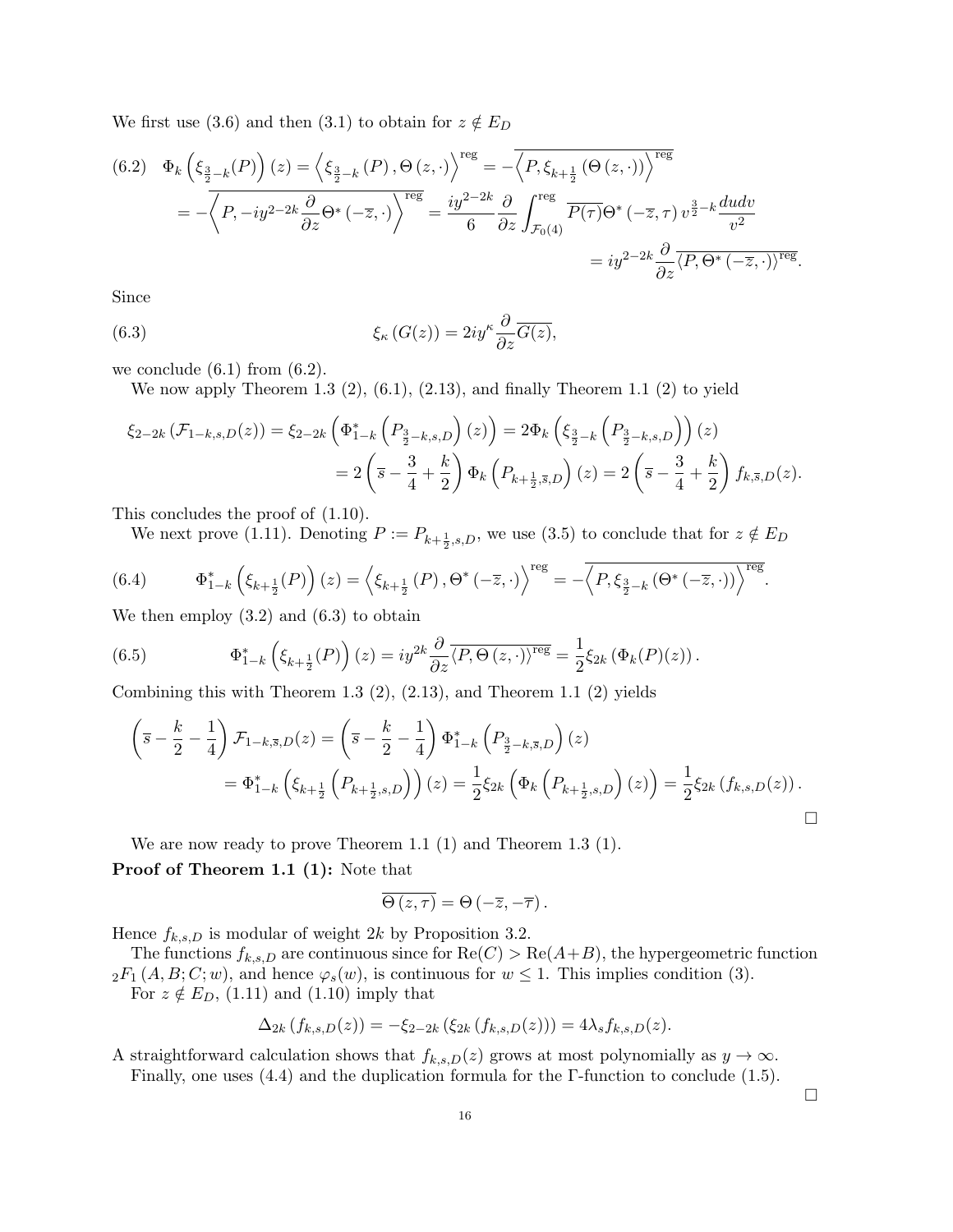Remark. The non-differentiability of  $f_{k,s,D}$  follows by using (1.11) and then proving that the functions  $\mathcal{F}_{1-k,s,D}$  are not continuous. Computational evidence indicates that  $f_{k,s,D}(z)$  decays exponentially as  $y \to \infty$ . Even in the special case that  $s = \frac{k}{2} + \frac{1}{4}$  $\frac{1}{4}$ , a naive termwise bound on  $f_{k,D}$  in (1.1) only yields polynomial decay as  $y \to \infty$ . To prove exponential decay, one would need to compute the Fourier-type expansions in the connected components of  $\mathbb{H}\setminus E_D$ . Although there are standard methods to compute these expansions for theta lifts, we do not require them for the purposes of this paper.

#### Proof of Theorem 1.3 (1): Noting that

$$
\overline{\Theta^*\left(-\overline{z},\tau\right)}=\Theta^*\left(z,-\overline{\tau}\right),
$$

Proposition 3.2 implies that  $\mathcal{F}_{1-k,s,D}$  is modular of weight  $2-2k$ .

The proof that  $\mathcal{F}_{1-k,s,D}$  is an eigenfunction under  $\Delta_{2-2k}$  with eigenvalue  $4\lambda_s$  follows by (1.10) and (1.11) precisely as in the proof of Theorem 1.1 (1).

In order to show condition (3) in the definition of local Maass forms, we first note that  $\varphi_s^*(w)$ is continuous for  $0 < w \leq 1$ . The locally uniform convergence of the sum allows us to pull the limit  $r \to 0^+$  of  $\mathcal{F}_{1-k,s,D}(z \pm ir)$  into each term. Define

$$
\mathscr{B}_z := \left\{ Q \in \mathcal{Q}_D \middle| Q_z = 0 \right\}.
$$

By Lemma 5.1 of [7], there are only finitely many  $Q \in \mathscr{B}_{z}$ . Note that

$$
\mathrm{sgn}\left(Q_z\right) = \mathrm{sgn}\left(Q_{z \pm ir}\right)
$$

for r sufficiently small and  $Q \notin \mathscr{B}_z$ , while for  $Q \in \mathscr{B}_z$  one has

$$
sgn(Q_{z+ir}) = -sgn(Q_{z-ir}).
$$

Hence, since the terms of  $\mathcal{F}_{1-k,s,D}(z)$  with  $Q \in \mathscr{B}_z$  vanish,

$$
\frac{1}{2} \lim_{r \to 0^+} \left( \mathcal{F}_{1-k,s,D}(z+ir) + \mathcal{F}_{1-k,s,D}(z-ir) \right) = \sum_{Q \notin \mathcal{B}_z} \text{sgn}(Q_z) Q(z,1)^{k-1} \varphi_s^* \left( \frac{Dy^2}{|Q(z,1)|^2} \right)
$$
  
=  $\mathcal{F}_{1-k,s,D}(z).$ 

A direct calculation shows that  $\mathcal{F}_{1-k,s,D}(z)$  grows at most polynomially as  $y \to \infty$ .

*Remark.* To show that  $\mathcal{F}_{1-k,s,D}$  exhibits discontinuities along the set  $E_D$ , one computes

$$
\lim_{r\to 0^+}\left(\mathcal{F}_{1-k,s,D}(z+ir)-\mathcal{F}_{1-k,s,D}(z-ir)\right)
$$

similarly as in the proof of Theorem 1.3 (1). It is shown to be nonzero by using Gauss's summation formula to conclude that  $\varphi_s^*(1) \neq 0$ .

If D is not a square and  $Re(s) \geq \frac{k}{2} + \frac{1}{4}$  $\frac{1}{4}$ , then computational evidence indicates that  $\mathcal{F}_{1-k,s,D}$ is bounded as  $y \to \infty$ .

# 7. Hecke operators

In this section, we consider the action of the Hecke operators on the theta lifts.

**Proof of Theorem 1.4 (1):** Since the Poincaré series span the space of weight  $\frac{3}{2} - k$  weak Maass forms, it suffices to compute the action of the Hecke operators on Poincaré series. As in the proof of Theorem 1.5 of [7], one can show that

$$
\mathcal{F}_{1-k,s,D}\Big|_{2-2k}T_p = \mathcal{F}_{1-k,s,Dp^2} + p^{-k}\left(\frac{D}{p}\right)\mathcal{F}_{1-k,s,D} + p^{1-2k}\mathcal{F}_{1-k,s,\frac{D}{p^2}}.
$$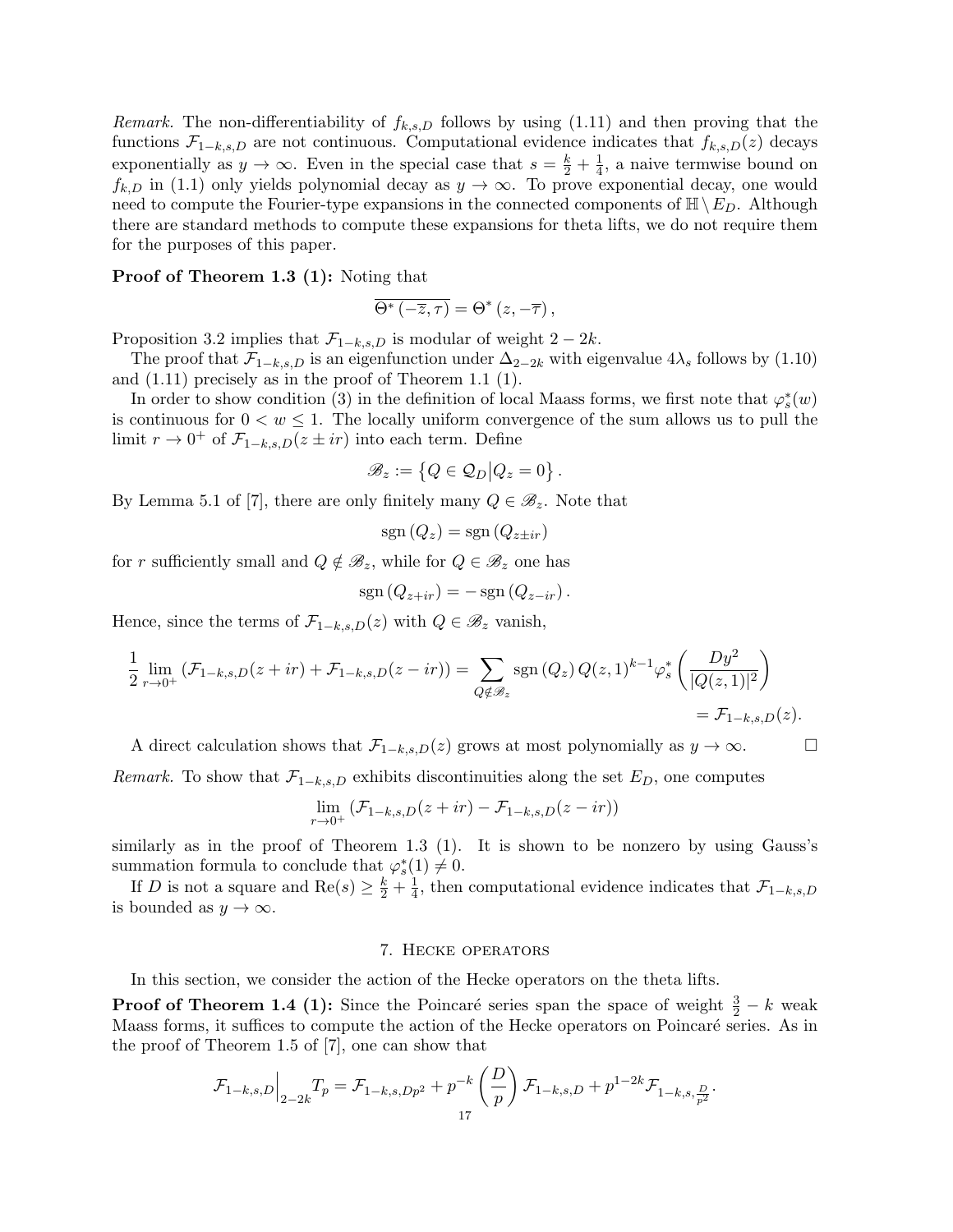Hence by Theorem 1.3 (1), equation (1.9) follows by the easily verified identity

$$
P_{\frac{3}{2}-k,s,D}\Big|_{\frac{3}{2}-k}T_{p^2}=P_{\frac{3}{2}-k,s,Dp^2}+p^{-k}\left(\frac{D}{p}\right)P_{\frac{3}{2}-k,s,D}+p^{1-2k}P_{\frac{3}{2}-k,s,\frac{D}{p^2}}.
$$

We now move on to the positive weight case.

**Proof of Theorem 1.2:** We first prove Theorem 1.2 (1). Let  $\mathcal{H}$  be a weight 2k local Maass form with exceptional set  $E_D$  which is continuous everywhere. Since continuity is preserved by the Hecke operators, one easily checks that  $\mathcal{H}|_{2k}T_p$  is a local Maass form. To determine the exceptional set for  $H$ , recall that the weight  $2k$  Hecke operator may be written as

$$
\mathcal{H}\Big|_{2k}T_p(\tau)=p^{2k-1}\mathcal{H}\left(p\tau\right)+p^{-1}\sum_{r\pmod{p}}\mathcal{H}\left(\frac{\tau+r}{p}\right).
$$

By computing the image of  $E_D$  under  $\tau \to p\tau$  and  $\tau \to \frac{\tau+r}{p}$ , one concludes that  $\mathcal{H}|_{2k}T_p$  has exceptional set  $E := E_{Dp^2} \supset E_D$ . Hence it suffices to prove the statement for  $z \notin E$ .

Suppose that H is a weak Maass form of weight  $k + \frac{1}{2}$  with eigenvalue  $\lambda_s$  under  $\Delta_{k+\frac{1}{2}}$ . Since  $\xi_{\frac{3}{2}-k}$  surjects onto the space of weak Maass forms of weight  $k+\frac{1}{2}$  with eigenvalue  $\lambda_s$  (see [13]), we may choose such a weight  $\frac{3}{2} - k$  weak Maass form G such that  $\xi_{\frac{3}{2} - k}(G) = H$ . But then by (1.9), (6.1), and the fact that the Hecke operators commute with  $\xi_{2-2k}$ , for  $z \notin E$ , we have that

$$
\Phi_{k}(H)\Big|_{2k}T_{p}(z) = \frac{1}{2}\xi_{2-2k}\left(\Phi_{1-k}^{*}\left(G\right)\right)\Big|_{2k}T_{p}(z) = \frac{1}{2}\xi_{2-2k}\left(\Phi_{1-k}^{*}\left(G\Big|_{\frac{3}{2}-k}T_{p^{2}}\right)(z)\right).
$$

We now use (6.5) and the fact that  $\xi_{\frac{3}{2}-k}$  commutes with the Hecke operators to obtain

$$
\xi_{2-2k}\left(\Phi_{1-k}^*\left(G\Big|_{\frac{3}{2}-k}T_{p^2}\right)(z)\right)=2\Phi_k\left(\xi_{\frac{3}{2}-k}\left(G\Big|_{\frac{3}{2}-k}T_{p^2}\right)\right)(z)=2\Phi_k\left(H\Big|_{k+\frac{1}{2}}T_{p^2}\right)(z),
$$
   
lesired

as desired.

We move on to Theorem 1.2 (2). Assume that  $\Phi_k(F) \equiv 0$  for a weak Maass form F with eigenvalue  $\lambda_s \neq 0$ . Writing  $G := -(4\lambda_s)^{-1} \xi_{k+\frac{1}{2}}(F)$ , by  $(6.1)$  we have that

$$
0 = \xi_{2-2k} (\Phi_{1-k}^*(G)) .
$$

Since  $\Phi_{1-k}^*(G)$  is an eigenfunction under  $\Delta_{2-2k}$  with eigenvalue  $4\lambda_s \neq 0$ , we have

$$
0 = - (4\lambda_s)^{-1} \xi_{2k} \left( \xi_{2-2k} \left( \Phi_{1-k}^*(G) \right) \right) = \Phi_{1-k}^*(G).
$$

Since  $\Phi_{1-k}^*$  is injective, we conclude that  $G \equiv 0$ . However,

$$
\xi_{\frac{3}{2}-k}(G) = F,
$$

and hence  $F \equiv 0$ .

#### **REFERENCES**

- [1] M. Abromowitz and I. Stegun, Handbook of mathematical functions, Dover Publications, New York, 1972, 1–1043.
- [2] G. Andrews, Partitions, Durfee symbols, and the Atkin–Garvan moments of ranks, Invent. Math. **169** (2007), 37–73.
- [3] R. Borcherds, Automorphic forms with singularities on Grassmannians, Invent. Math. 132 (1998), 491-562.
- [4] K. Bringmann, On the explicit construction of higher deformations of partition statistics, Duke Math. J. 144 (2008), 195–233.
- [5] K. Bringmann, N. Diamantis, and M. Raum, Mock period functions, sesquiharmonic Maass forms, and non-critical values of L-functions, Adv. Math., recommended for publication.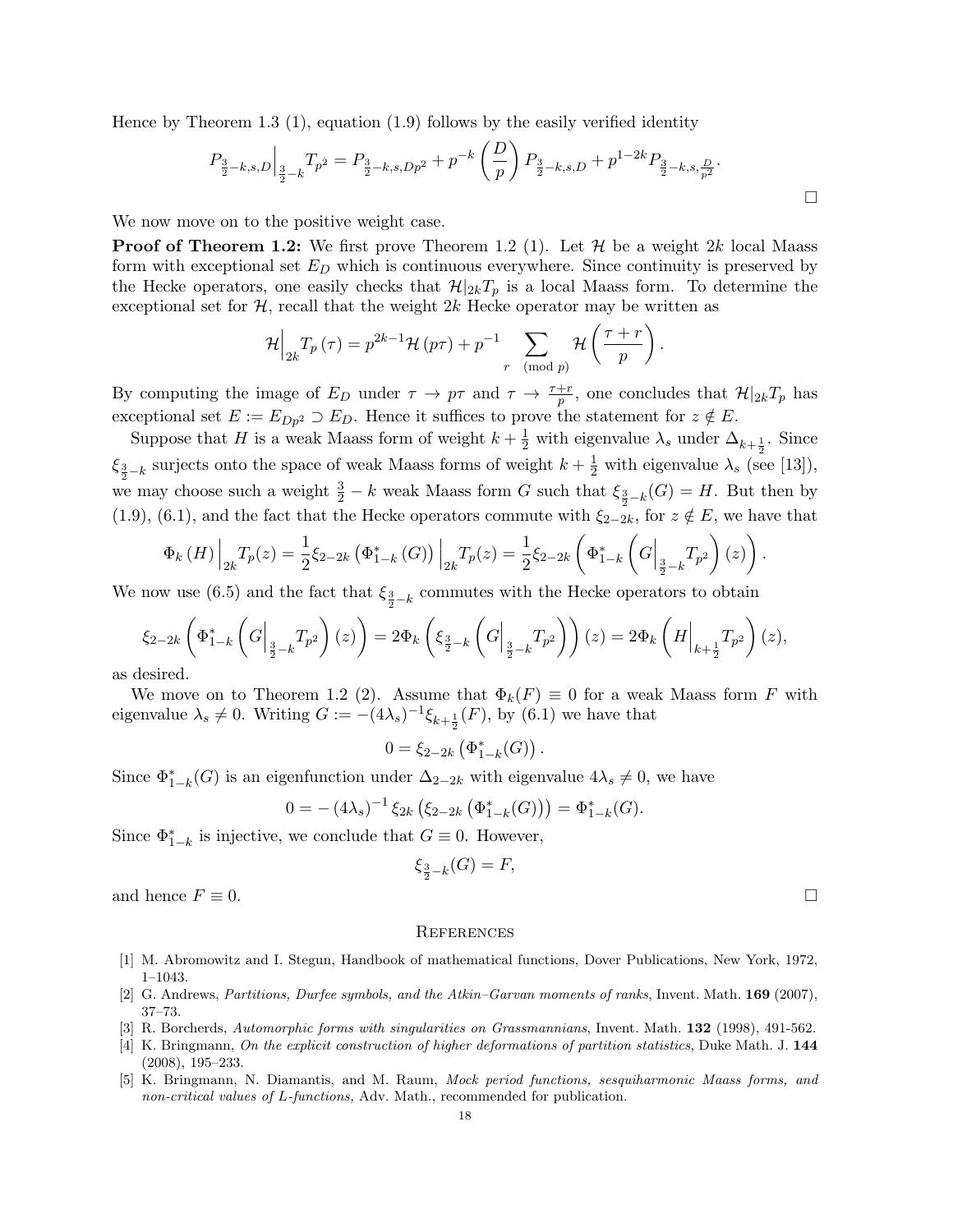- [6] K. Bringmann, F. Garvan, and K. Mahlburg, Partition statistics and quasiharmonic Maass forms, Int. Math. Res. Not. 2009 (2009), 63–97.
- [7] K. Bringmann, B. Kane, and W. Kohnen, Locally harmonic Maass forms and rational period functions, submitted for publication.
- [8] K. Bringmann, B. Kane, and S. Zwegers, On a completed generating function of locally harmonic Maass forms, submitted for publication.
- [9] K. Bringmann and K. Ono, The  $f(q)$  mock theta function conjecture and partition ranks, Invent. Math. 165 (2006), 243–266.
- [10] K. Bringmann and K. Ono, Arithmetic properties of coefficients of half-integral weight Maass-Poincaré series, Math. Ann. 337 (2007), 591–612.
- [11] K. Bringmann and K. Ono, Dyson's ranks and Maass forms, Ann. of Math. 171 (2010), 419–449.
- [12] J. Bruinier, *Borcherds products on*  $O(2, l)$  and *Chern classes of Heegner divisors*, Springer Lecture Notes in Mathematics 1780 (2002).
- [13] J. Bruinier and J. Funke, On two geometric theta lifts, Duke Math. J. 125 (2004), 45–90.
- [14] J. Bruinier and K. Ono, Heegner divisors, L-functions, and Maass forms, Ann. of Math. 172 (2010), 2135– 2181.
- [15] J. Bruinier and T. Yang, Faltings heights of CM cycles and derivatives of L-functions, Invent. Math. 177 (2009), 631–681.
- [16] T. Eguchi, H. Ooguri, and Y. Tachikawa, Notes on the K3 surface and the Mathieu group  $M_{24}$ , Exper. Math. 20 (2011), 91–96.
- [17] J. Fay, Fourier coefficients of the resolvent for a Fuchsian group, J. reine und angew. Math. 293–294 (1977), 143–203.
- [18] V. Gritsenko and V. Nikulin, Automorphic forms and Lorentzian Kac-Moody algebras, Part II, Intern. J. of Math. 9 (1998), 201–275.
- [19] J. Harvey and G. Moore, Algebras, BPS states, and strings, Nuclear Phys. B 463 (1996), 315–368.
- [20] M. Hövel, Automorphe Formen mit Singularitäten auf dem hyperbolischen Raum, Ph.D. thesis, Technical University of Darmstadt (2012).
- [21] R. Howe, θ-series and invariant theory in Automorphic forms, representations and L-functions, Proc. Sympos. Pure Math., XXXIII, Amer. Math. Soc., Providence, RI (1979), 275–285.
- [22] S. Katok and P. Sarnak, Heegner points, cycles, and Maass forms, Israel J. Math. 84 (1984), 193–227.
- [23] W. Kohnen, *Modular forms of half-integral weight on*  $\Gamma_0(4)$ , Math. Ann. **248** (1980), 249–266.
- [24] W. Kohnen and D. Zagier, Values of L-series of modular forms at the center of the critical strip, Invent. Math. 64 (1981), 175–198.
- [25] S. Niwa, Modular forms of half integral weight and the integral of certain theta-functions, Nagoya Math. J. 56 (1974), 147–161.
- [26] T. Oda, On modular forms associated with indefinite quadratic forms of signature (2, n−2), Math. Ann. 231 (1977), 97–144.
- [27] H. Petersson, Einheitliche Begründung der Vollständigkeitssätze für die Poincaréschen Reihen von reeller Dimension bei beliebigen Grenzkreisgruppen von erster Art, Abh. Math. Semin. Univ. Hambg. 14 (1941), 22–60.
- [28] S. Rallis and G. Schiffmann, Discrete spectrum of the Weil representation, Bull. Amer. Math. Soc. 83 (1977), 267–270.
- [29] S. Rallis and G. Schiffmann, Automorphic cusp forms constructed from the Weil representation, Bull. Amer. Math. Soc. 83 (1977), 271–275.
- [30] S. Rallis and G. Schiffmann, *Représentations supercuspidales du groupe métaplectique*, C. R. Acad. Sci. Paris Sér. A-B 284 (1977), 931-934.
- [31] S. Rallis and G. Schiffmann, Automorphic forms constructed from the Weil representation: holomorphic case, Amer. J. Math. 100 (1978), 1049–1122.
- [32] G. Shimura, On modular forms of half integral weight, Ann. of Math. 97 (1973), 440-481.
- [33] T. Shintani, On construction of holomorphic cusp forms of half integral weight, Nagoya Math. J. 58 (1975), 83–126.
- [34] J. Tunnell, A classical Diophantine problem and modular forms of weight  $\frac{3}{2}$ , Invent. Math. **72** (1983), 323–334.
- [35] M.-F. Vignéras, Série theta des formes quadratiques indéfinies in Modular functions of one variable VI, Springer Lecture Notes 627 (1977), 227–239.
- [36] J.-L. Waldspurger, Sur les coefficients de Fourier des formes modulaires de poids demi-entier, J. Math. Pures et Appl. 60 (1981), 375–484.
- [37] D. Zagier, *Modular forms associated to real quadratic fields*, Invent. Math. **30** (1975), 1–46.